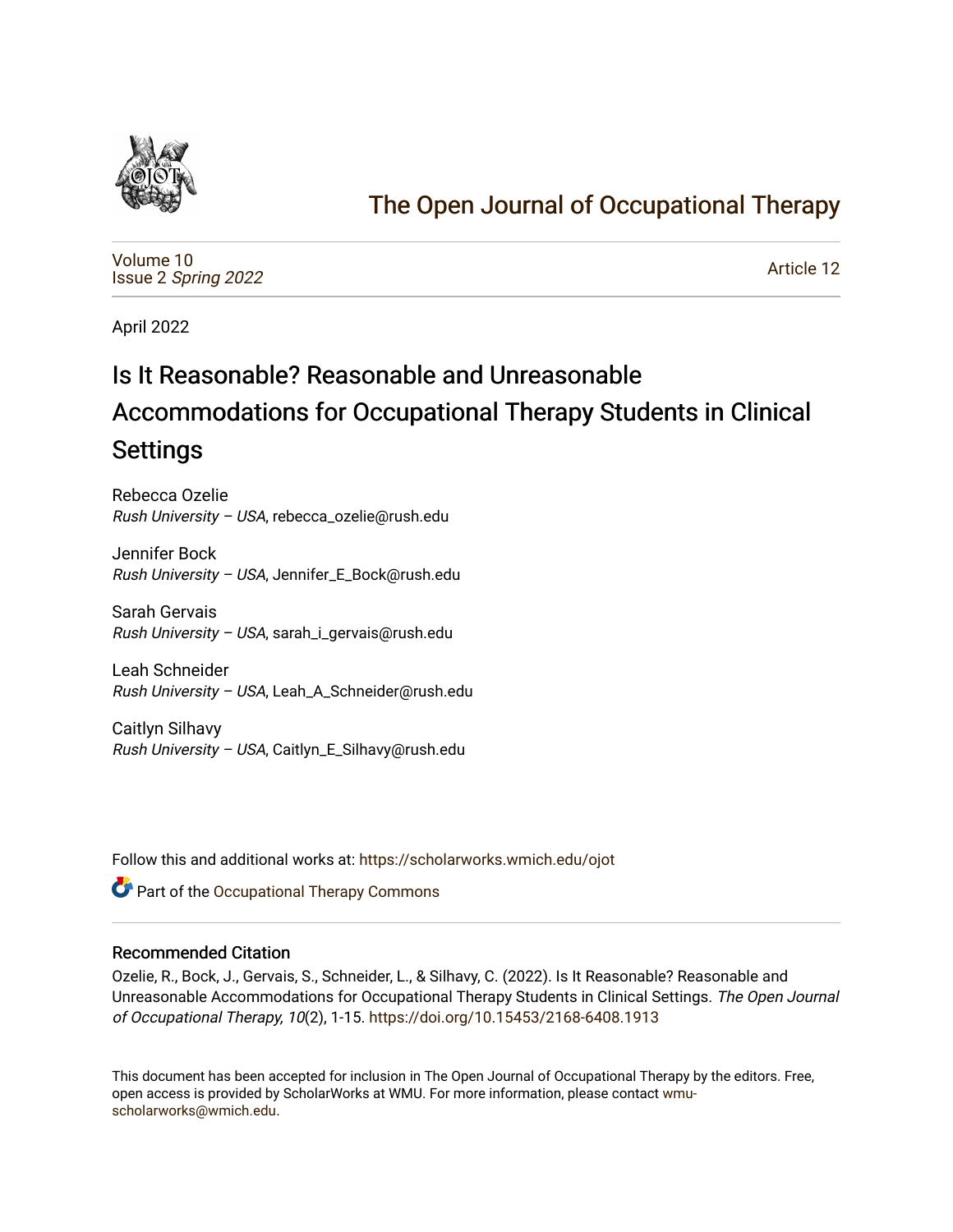## Is It Reasonable? Reasonable and Unreasonable Accommodations for Occupational Therapy Students in Clinical Settings

## Abstract

Despite the growing number of graduate students with disabilities, little is known about what accommodations are considered reasonable in various occupational therapy fieldwork settings. This study explores which accommodations fieldwork educators perceive as reasonable or unreasonable for occupational therapy students with disabilities. Snowball sampling methodology was used to distribute a virtual survey, using a descriptive design. One hundred and sixty-two occupational therapists and occupational therapy assistants answered questions relating to demographic information, clinical experience supervising fieldwork students, and their clinical judgement regarding commonly requested accommodations. Using a quantitative approach, the accommodations deemed most reasonable were allowing the use of adaptive equipment (n = 156, reasonable: 96.3%) and permission to excuse oneself from the unit to maintain health (n = 152, reasonable: 93.83%). The accommodations considered the most unreasonable were the use of an intermediary to perform physical tasks (n = 82, unreasonable: 50.62%) and the use of an American Sign Language interpreter (n = 42, unreasonable: 24.93%). Clinicians in rehabilitation most often responded "reasonable" in response to an accommodation (n = 24, reasonable: 80.20%), while those who worked in outpatient pediatrics selected "unreasonable" most often (n = 4, unreasonable: 13.51%). This preliminary data provides stakeholders information about accommodations, creating opportunities to support students with disabilities in their pursuit of becoming clinicians. This will help to better fulfill American Occupational Therapy Association's vision of inclusivity and equitability.

## **Comments**

The authors declare that they have no competing financial, professional, or personal interest that might have influenced the performance or presentation of the work described in this manuscript.

## Keywords

fieldwork, students with disabilities, accommodations, reasonable, unreasonable

## Cover Page Footnote

The authors would like to acknowledge Laura VanPuymbrouck, PhD, OTR/L; Marie Ferro-Lusk, MBA, MSW, LSW; Lauren Little, PhD, OTR/L; and Johnathan Estudillo for their thoughtful discussions and contribution to the manuscript.

Credentials Display Rebecca Ozelie, DHS, OTR/L

Jennifer Bock, Sarah Gervais, Leah Schneider, and Caitlyn Silhavy, OTDS

Copyright transfer agreements are not obtained by The Open Journal of Occupational Therapy (OJOT). Reprint permission for this Topics in Education should be obtained from the corresponding author(s). Click [here](https://scholarworks.wmich.edu/ojot/policies.html#rights) to view our open access statement regarding user rights and distribution of this Topics in Education. DOI: 10.15453/2168-6408.1913

This topics in education is available in The Open Journal of Occupational Therapy: [https://scholarworks.wmich.edu/](https://scholarworks.wmich.edu/ojot/vol10/iss2/12) [ojot/vol10/iss2/12](https://scholarworks.wmich.edu/ojot/vol10/iss2/12)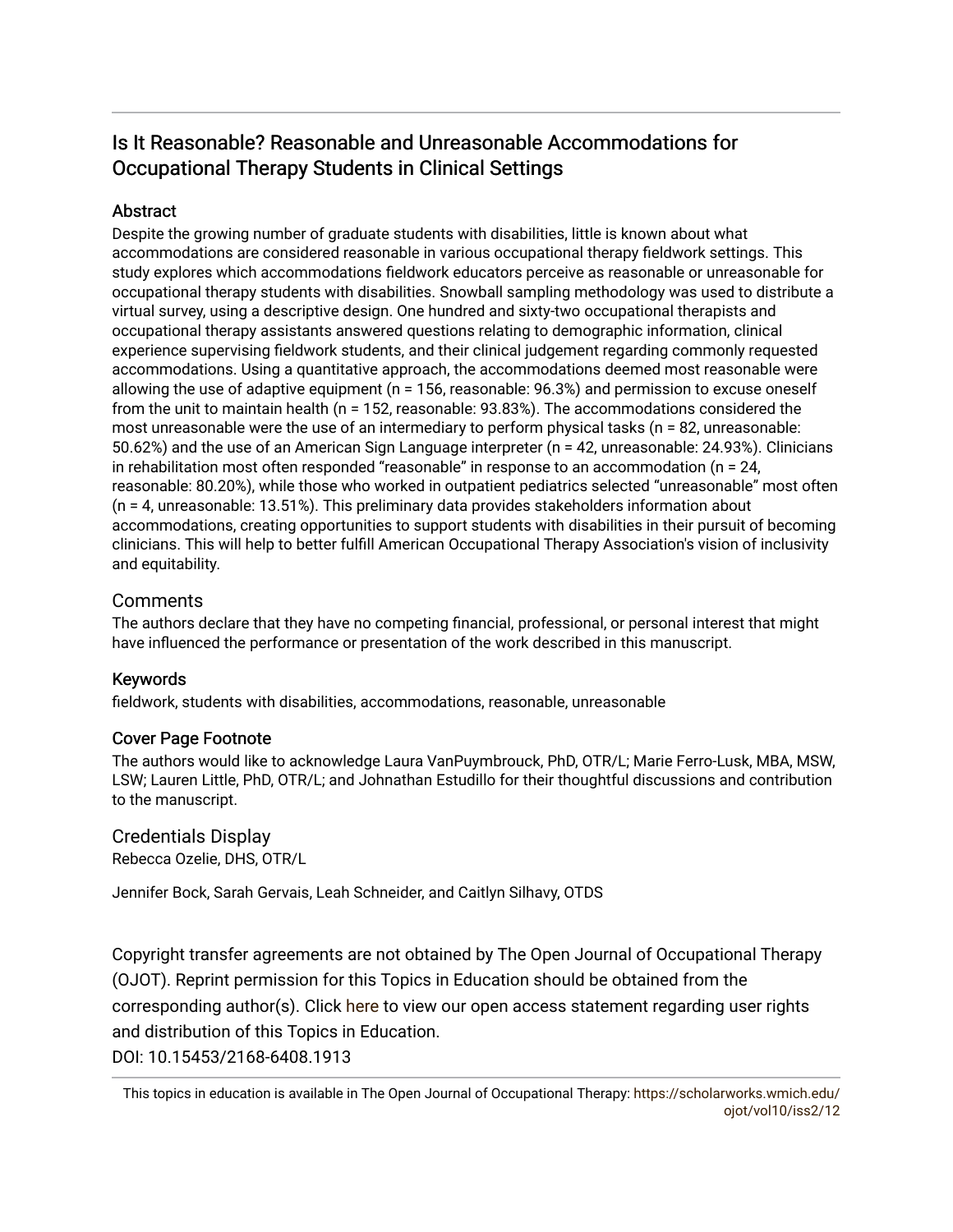The Americans with Disabilities Amendment Act (ADAA) defines a person with a disability as an individual with a physical and/or mental impairment that limits one or more major life activities. This includes individuals with a record of impairment or who are regarded as having such an impairment (ADAA, 2008). The Americans with Disabilities Act of 1990, Section 504 of the Rehabilitation Act, and the Individuals with Disabilities Education Act prohibit discrimination against individuals with disabilities in school and work settings. These acts establish the right to reasonable accommodations for students and employees (ADAA, 2008). Overall, these legislations have increased the rights and opportunities of persons with disabilities, enabling them to receive reasonable accommodations in school and the workplace.

The workplace is a common setting that provides accommodations. Reasonable accommodations may include adjustments to a job, work environment, or hiring process to ensure that people with disabilities have an equal opportunity to get a job (U.S. Department of Labor, 2020). Formal accommodations that have been successful include modified work duties, gradual return to work programs, modified hours and scheduling, implementation of breaks throughout the workday, modifying communication styles, and environmental modifications (Gourdeau et al., 2020; Padkapayeva et al., 2017).

The ADA protects not only employees' rights to reasonable accommodations but also students' rights in the classroom. In a school setting, reasonable accommodations include modifications and adjustments to school-related tasks or the environment to create an equal opportunity for students with disabilities (U.S. Department of Education, 2019). An unreasonable accommodation is one that causes an institution undue hardship, such as an unreasonable cost or a structural change (Deckoff-Jones & Duell, 2018). Though most academic accommodations can be provided at no cost, some may impose financial stipulations, such as hiring an ASL interpreter or an intermediary for physical tasks. Academic institutions are legally required by the ADA to cover related costs, as long as those costs do not cause undue hardship (Deckoff-Jones & Duell, 2018).

Research has shown that accommodations are beneficial for students with a variety of disabilities, including visible and invisible disabilities, pursuing higher education. For college students with disabilities, accommodations that mitigate school-related challenges include note-taking assistance, extended time or a distraction-free environment for testing, frequent breaks, preferential seating, excused absences when disability related, and priority registration (Stein, 2013). Further, according to the U.S. Department of Education (2019), enrollment in post-baccalaureate degree programs, which include master's, doctoral, and professional doctoral programs, has increased from 2.2 million to 3.0 million students between 2000 and 2018. By 2029, it is predicted that post-baccalaureate enrollment will increase to 3.1 million students. Further, in 2018, 12% of post-baccalaureate students reported having a disability, another statistic expected to increase in the coming years (U.S. Department of Education, 2019). With the increasing enrollment rates of students with disabilities in institutions of higher education, there is a greater need for understanding which accommodations can be considered reasonable in these settings.

While several studies have investigated successful accommodations in the classroom setting, very few have addressed successful accommodations in the clinical setting (Deckoff-Jones & Duell, 2018; Dupler et al., 2012). For students pursuing a career in health care, clinical components are integral to the curriculum. According to a 2016 study, exposure to the clinical learning environment has a creditable impact on learning outcomes and is beneficial in challenging students to develop their professional skills, including clinical judgment, decision-making, and critical thinking (Papastavrou et al., 2016). The clinical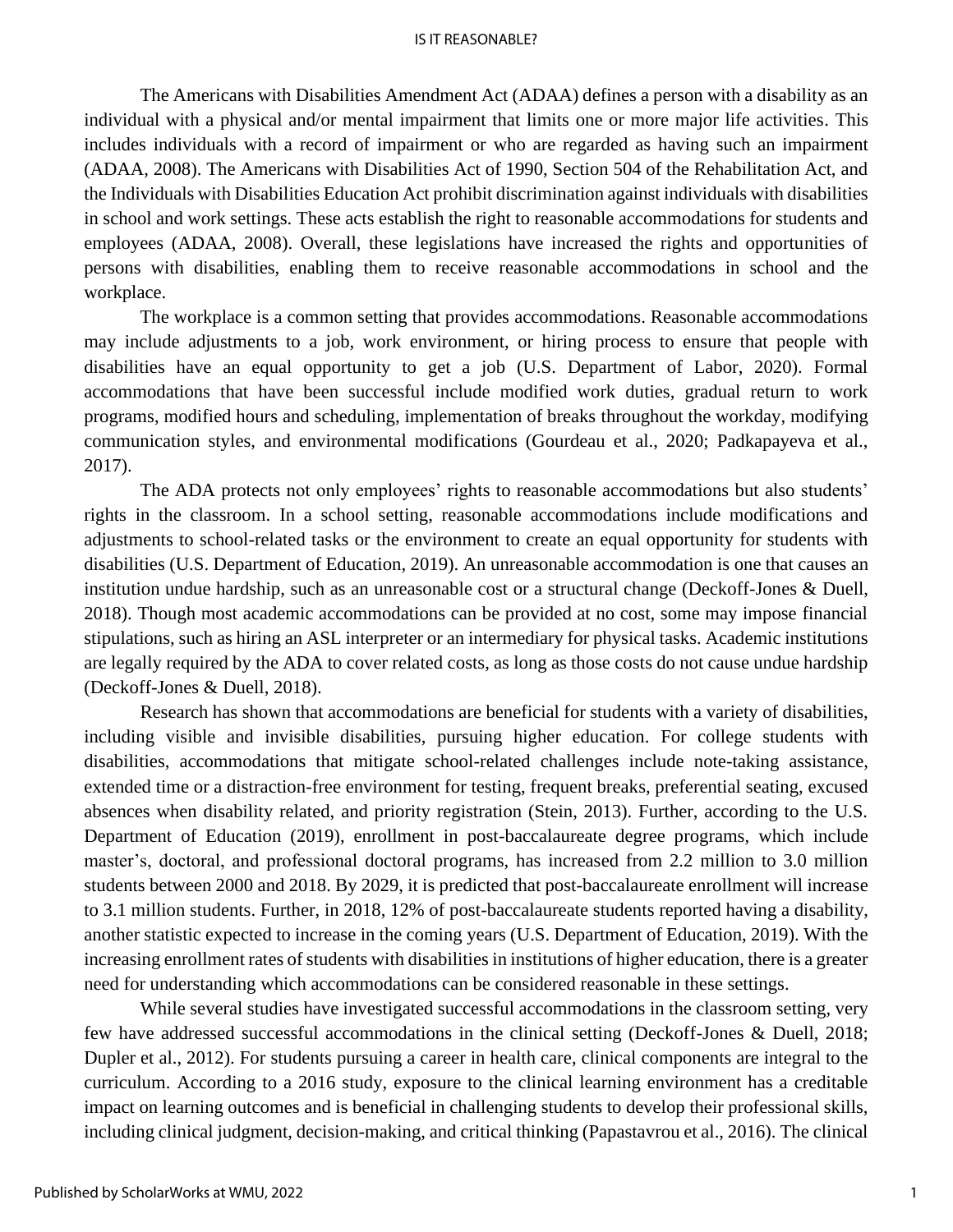learning environment also provides students with hands-on clinical practice preparing students for the transition to the workplace (Lee et al., 2018). The clinical environment places unique demands on students that differ from the typical learning environment. Oftentimes, students' difficulties in navigating such unique demands cannot be addressed with standard classroom accommodations. The increased volume of new information, lack of predictability, and variability of supervisors' expectations are a few examples of the demands a student can experience while engaging in the clinical portion of their programs' curriculum (Lee et al., 2018). The current difficulty in determining and providing reasonable accommodations in clinical settings lies in finding the balance between the student's individual learning needs while ensuring academic and professional standards are not compromised (Dupler et al., 2012).

The clinical learning environment imposes distinct demands on students that differ from the expectations students experience in the classroom. Occupational therapy (OT) students must complete both Level I and Level II clinical experiences, also known as fieldwork (American Council for Occupational Therapy Education [ACOTE], 2018). The expectations of Level II fieldwork are that students learn to deliver and manage evidence-based, purposeful, and meaningful OT to clients with entrylevel competence (American Occupational Therapy Association [AOTA], 2012). There are a wide range of skills required for successful completion of fieldwork, including time management, communicating with one's supervisor, professional behavior, ability to integrate constructive criticism, and flexibility (Kemp & Crabtree, 2017). In addition to the aforementioned professional skills, technical skills are also required. Planning, implementing and grading interventions, clinical reasoning, and acquiring information through standardized and non-standardized assessments were found to be the top three technical skills required for Level II fieldwork in a study by Mason et al. (2020).

OT is a dual entry-point career, offering students pursuing a career in OT the option of obtaining either a master's or clinical doctoral degree. However, students enrolled in both master's and doctoral level OT programs must complete fieldwork experiences in a variety of settings (ACOTE, 2018). Specifically, Level II fieldwork experiences must be completed in a minimum of two practice settings (ACOTE, 2018). Each practice setting has unique essential functions that are required to be an entry-level clinician. As such, there could be different accommodations for a student at each site and it is important to investigate what is considered reasonable in various clinical settings. Reasonable accommodations in OT fieldwork have been explored in Canada and Australia. In Canadian OT programs, one of the major themes identified was that the lack of an accessible environment and accommodations throughout the fieldwork settings created a barrier to success for students with disabilities (Jung et al., 2014). Another study from Australia explored practice educators' perspectives on OT students with disabilities. The major theme identified was practice educators needed to balance reasonable accommodations and competency standards and called for established reasonable accommodations for both the student and supervisor (Hirneth & Mackenzie, 2004).

Ozelie and colleagues (2019) explored the use, type, and prevalence of accommodations used with OT students with a disability while on Level II fieldwork and common barriers to accommodation access. According to the survey results, 16.9% of clinicians reported having a disability during Level II fieldwork. Of that percent, 44.4% reported not disclosing their disability during the graduate program even though more than half felt their disability presented challenges during the fieldwork experience. The top challenges individuals with a disability faced during OT Level II fieldwork included mental exhaustion, difficulty communicating with supervisor, and difficulty with written communication (Ozelie et al., 2019).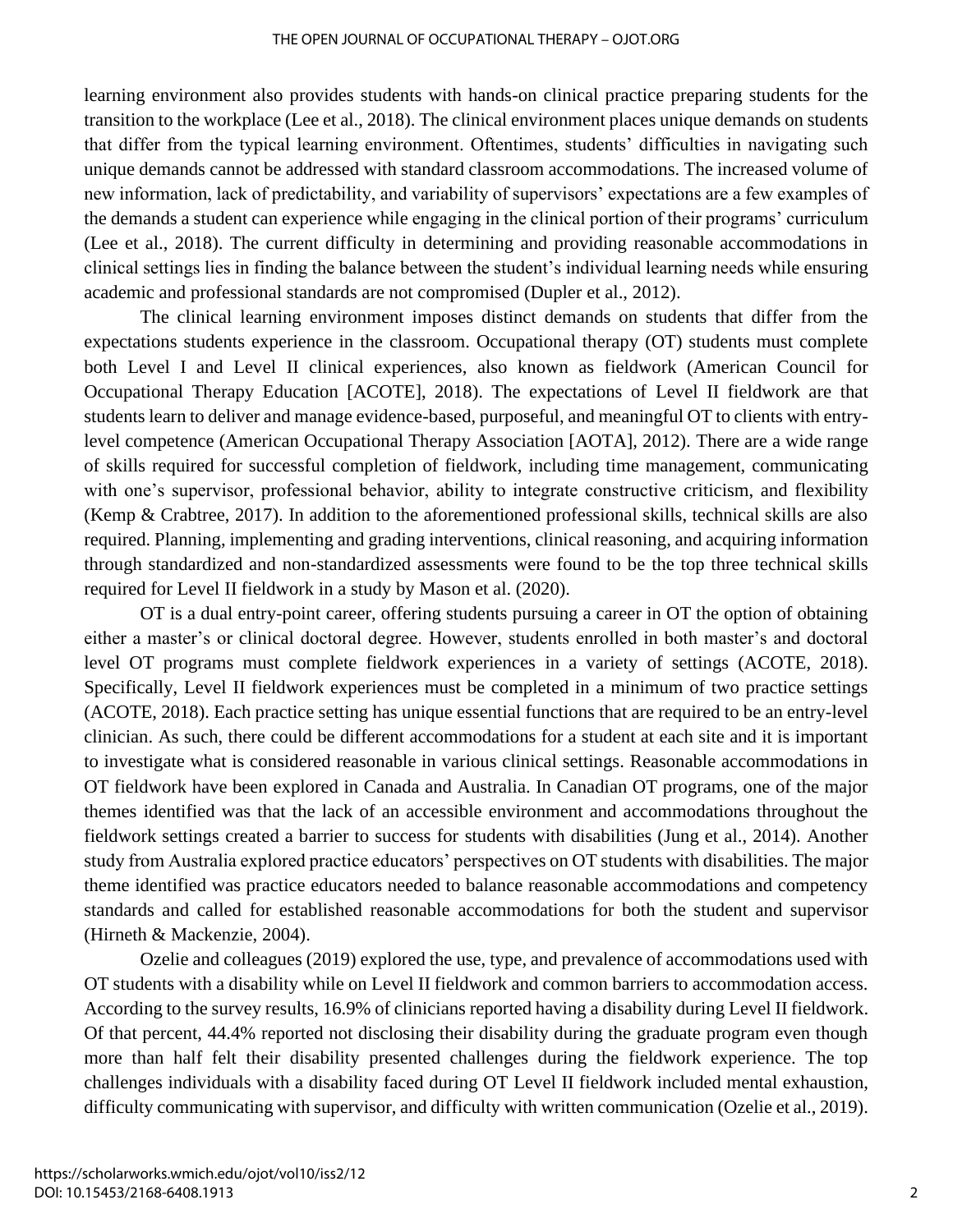## **Purpose**

Despite the rise of graduate students with a visible or invisible disability and the mandated legislation for individuals with disabilities, reasonable accommodations for OT students during fieldwork rotations have not been thoroughly explored. Currently, there is limited research regarding the balance of clinical expectations while meeting the needs of students with disabilities participating in the fieldwork component of OT programs. Therefore, the purpose of this study is to determine, based on practice setting, which accommodations supervising clinicians perceive as reasonable and unreasonable for OT students on Level II fieldwork.

### **Method**

### **Research Design**

This study uses a descriptive, non-experimental, exploratory design. This study was granted an exempt status from the affiliated university institutional review board.

## **Participants**

An electronic survey was distributed to occupational therapistss and OT assistants (OTAs) across the United States who graduated from an accredited OT or OTA program. Incomplete survey results were excluded from the analysis. Authors from this study were also excluded from the results. No additional inclusion or exclusion criteria were noted.

## **Measures**

The principal investigator created the survey using current literature to guide the question content. The survey was structured using skip logic, where each question was dependent on the one prior. Questions 1–5 were demographic questions all the respondents answered. Questions 6–8 asked the respondents about their experience supervising Level II students and providing accommodations. The remainder of the survey asked the respondents to personally evaluate accommodations as reasonable, unreasonable, or neither reasonable or unreasonable in their practice setting.

Definitions of reasonable and unreasonable were provided to the survey respondents. A reasonable accommodation was defined as a change, adaptation, or modification to a policy, program, service, or workplace that allows a qualified person with a disability to participate fully in a program, take advantage of a service, or perform a job. An unreasonable accommodation was defined as one that would introduce undue hardship to an employer's operation, including imposing significant difficulty, excessive cost, removing essential job functions, or placing additional workload on another employee. If the respondents selected unreasonable, they were directed to a skip logic question asking them to select one or more reasons as to why they stated it was unreasonable. The options included were the reasons set forth by ADA that allow the denial of accommodations for causing undue hardship and an "other" option where they could write in additional comments. The types of accommodations included in the survey were derived from a panel of experts and the book *The Guide to Assisting Students with Disabilities: Equal Access in Health Science and Professional Education* (Meeks & Jain, 2015). The survey was developed using the Survey Monkey website (www.surveymonkey.com). It was tested for validity by means of a panel of four experts in survey design, disability rights, and education. The panel included occupational therapists and other professionals. This panel assisted with consultation and finalization of the survey items.

## **Procedure**

The final survey was electronically distributed using a snowball sampling procedure via SurveyMonkey® (1999). Snowball sampling has been found to increase the pool of participants by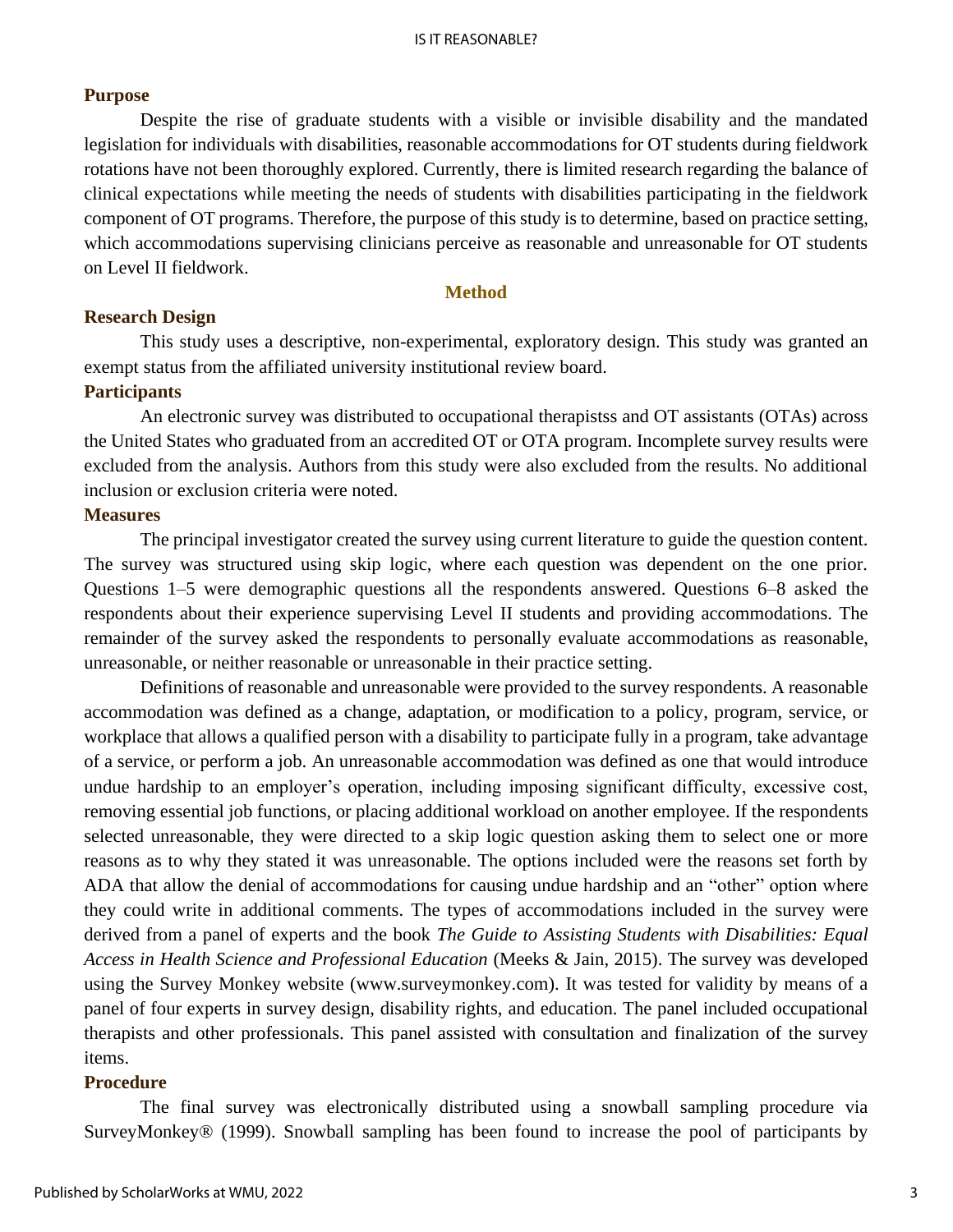respondents identifying potential participants known to current participants (Etikan et al., 2016). Email distribution lists maintained by the affiliated institution's Department of Occupational Therapy, regional clinical site contacts, and academic listservs were used for initial distribution of the survey in spring of 2020. A recruitment email that included the purpose of the study and assurance of confidentiality was sent to potential participants. Those that received the recruitment email were invited to complete the survey and distribute it to OT colleagues. The email was sent out again to participants 3 weeks after the initial email to obtain saturation, and statistics were used to summarize data from closed-ended questions. The survey was open for 5 weeks.

#### **Results**

One hundred and eighty-five respondents from across the United States completed the survey. Surveys were filtered based on total completeness, resulting in a total of 162 respondents. A total of 156 survey respondents identified as occupational therapists (96.3%, n=156). The remainder of the survey respondents identified as OTAs  $(1.23\% , n = 2)$  and others  $(2.47\% , n = 4)$ . A majority of those who completed the survey practice as staff occupational therapists  $(75.93\%, n = 123)$ . The remainder of the survey respondents fulfill duties as clinical coordinators, in administration, or other related roles (6.17%,  $n = 10$ ; 7.41%,  $n = 12$ ; 10.79%,  $n = 17$ ), in addition to holding OT or OTA licensure. The region represented the most was the Midwest  $(74.69\%, n = 121)$ . However, all regions of the U.S. were represented: Western  $(9.88\%, n = 16)$ , Northeastern  $(5.56\%, n = 9)$ , Southwestern  $(3.09\%, n = 5)$ , Southeastern (4.32%,  $n = 7$ ), Non Contiguous U.S. (1.85%,  $n = 3$ ), and one therapist from outside of the US  $(0.62\%, n = 1)$ .

Survey respondents had varying degrees of understanding and experience with fieldwork students and reasonable accommodations. Out of all survey respondents,  $75.3\%$  (n = 122) reported supervising a Level II fieldwork student (acute care:  $85.71$ ,  $n = 30$ ; rehabilitation:  $66.67\%$ ,  $n = 20$ ; outpatient-general and hands: 75%,  $n = 18$ ; outpatient-pediatrics: 74.07%,  $n = 20$ ; school: 55%,  $n = 11$ ; other: 88.46%,  $n =$ 23). In addition, respondents,  $24.07\%$  (n = 39) reported having a fieldwork student who reported having a visible and/or invisible disability. In addition,  $87.04\%$  (n = 141) reported having a prior understanding of the definition of reasonable and unreasonable accommodation (acute care:  $91.43\%$ , n = 32; rehabilitation: 90%,  $n = 27$ ; outpatient-general and hands: 75%,  $n = 18$ ; outpatient-pediatrics: 85.19%, n  $= 23$ ; school: 90%, n = 18; other: 88.46%, n = 23). Figure 1 represents the distribution of practice settings of the respondents. Due to the small sample size some practice settings were combined (see Figure 1).

Across all six practice settings, accommodations considered *most reasonable* consisted of allowing the use of adaptive equipment (e.g., back braces, adaptive gait belt, etc.) (reasonable:  $96.30\%$ , n = 156; unreasonable:  $0.62\%$ ,  $n = 1$ ) and permission to excuse oneself from the unit to maintain health as needed (e.g., glucose check, medications) (reasonable:  $93.83\%$ , n = 152; unreasonable: 1.85%, n = 3) (see Appendix for Table 1). The practice settings found to be the most likely to consider an accommodation reasonable for fieldwork students was the rehabilitation group which consisted of therapists from subacute rehabilitation, inpatient rehabilitation, and inpatient pediatrics (see Appendix). Conversely, across all eight practice settings, accommodations that were considered the *most unreasonable* consisted of an intermediary to perform physical tasks (e.g., transfers) (unreasonable: 50.62%, n = 82; reasonable: 29.01%,  $n = 47$ ) and use of American Sign Language (ASL) interpreters (unreasonable: 24.93%,  $n = 42$ ; reasonable:  $51.23\%$ ,  $n = 83$ ) (see Appendix). The top reason physical intermediary was considered unreasonable was it removes essential job function (90.24%,  $n = 74$ ). The top reason an ASL interpreter was considered unreasonable was it imposes excessive cost  $(66.67\%, n = 28)$  (see Table 2). The practice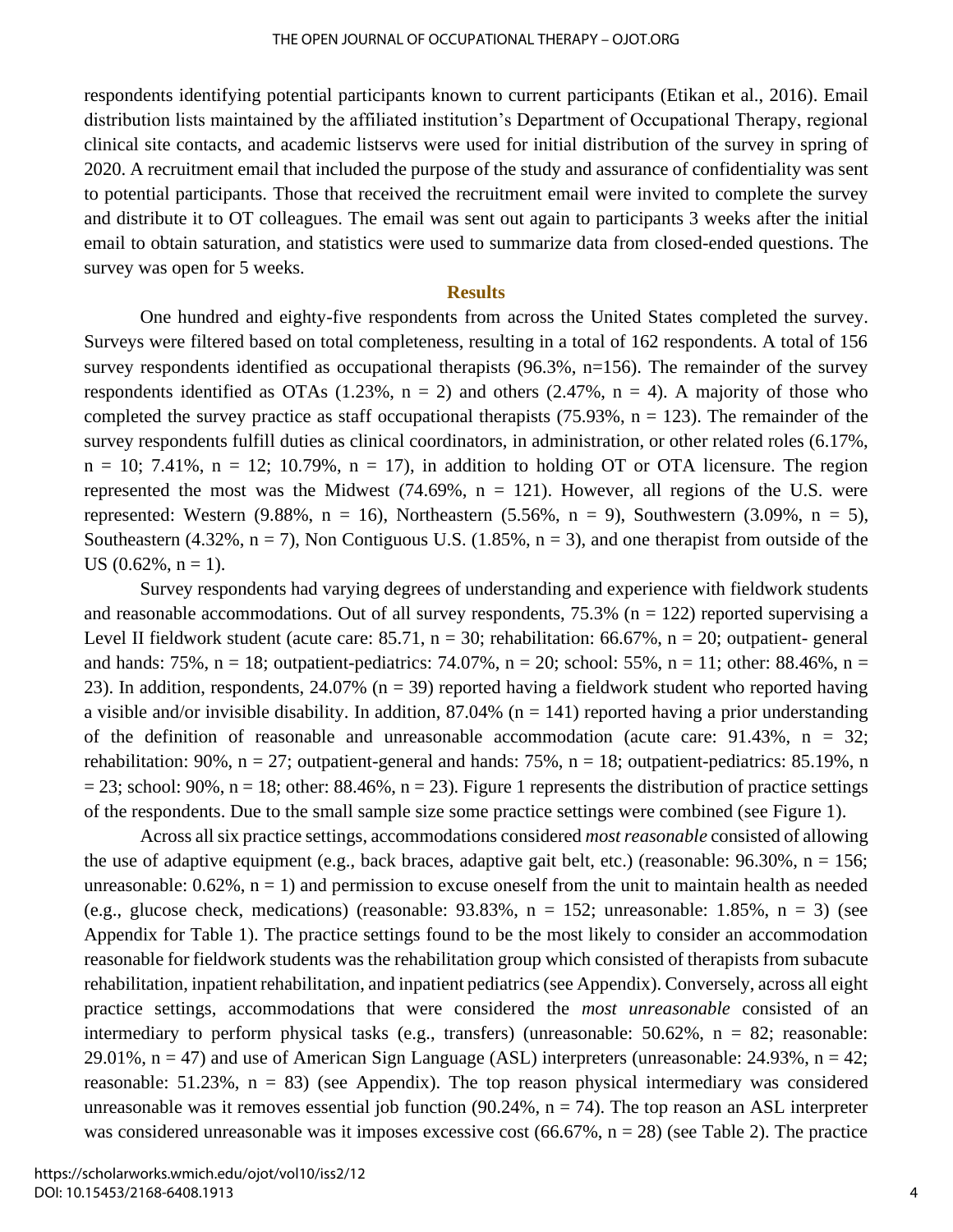setting found to be the most likely to consider an accommodation unreasonable for fieldwork students was outpatient pediatrics (see Appendix).

#### **Figure 1**

*Practice Settings of Respondents*



#### **Table 2**

*Respondents' Reasons for Selecting "Unreasonable" for Each Accommodation*

| Accommodation (percentage that selected "unreasonable")                                                                                                                                       | <b>Causes</b><br>difficulty | cost     | <b>Imposes Removes</b><br>significant excessive essential job<br>functions | <b>Places additional</b><br>workload onto<br>another employee Other |          |
|-----------------------------------------------------------------------------------------------------------------------------------------------------------------------------------------------|-----------------------------|----------|----------------------------------------------------------------------------|---------------------------------------------------------------------|----------|
| Flexible scheduling (e.g., shortened shifts, part-time scheduling, etc.)<br>$(9.88\%, n = 16)$                                                                                                | 25.00%                      | 6.25%    | 68.75%                                                                     | 81.25%                                                              | 18.75%   |
| Extended time for documentation $(6.17\% , n = 10)$                                                                                                                                           | 0.00%                       | 40.00%   | 40.00%                                                                     | 70.00%                                                              | 60.00%   |
| Changes to the work environment (including physical modifications in<br>regards to equipment and ergonomics) $(8.64\%, n = 14)$                                                               | 35.71%                      | 57.14%   | 64.29%                                                                     | 64.29%                                                              | 21.43%   |
| Allow the use of adaptive equipment (e.g., back braces, adapted gait belt,<br>etc.) $(0.62\%, n = 1)$                                                                                         | $0.00\%$                    | 0.00%    | 100.00%                                                                    | 100.00%                                                             | $0.00\%$ |
| Provision of assistive technology (e.g., voice recognition software, scribe<br>software, etc.) $(9.26\%, n = 15)$                                                                             | 26.67%                      | 80.00%   | $0.00\%$                                                                   | 13.33%                                                              | 40.00%   |
| Use of American Sign Language (ASL) interpreter $(25.93\% , n = 42)$                                                                                                                          | 54.76%                      | 66.67%   | 28.57%                                                                     | 30.95%                                                              | 40.48%   |
| Sensory breaks (e.g., stepping away from the unit to sit, rest eyes, wear ear<br>buds to reduce noise distractions, etc.) $(4.94\%, n = 8)$                                                   | 25.00%                      | $0.00\%$ | 62.50%                                                                     | 75.00%                                                              | 37.50%   |
| Permission to excuse oneself from unit to maintain health as needed;<br>student ensures client safety before leaving (e.g., glucose check, taking<br>medication, etc.) $(1.85\%, n = 3)$      | 33.33%                      | 0.00%    | 66.67%                                                                     | 33.33%                                                              | 33.33%   |
| Extended meeting time with clinical instructor to review fieldwork<br>cases/fieldwork experience $(7.41\%, n = 12)$                                                                           | 41.67%                      | 25.00%   | 16.67%                                                                     | 66.67%                                                              | 66.67%   |
| Reduced distractions in the workplace environment (e.g., quiet place to<br>document, private space for treatment, etc.) $(14.20\%, n = 23)$                                                   | 56.52%                      | 8.70%    | 21.74%                                                                     | 30.43%                                                              | 65.22%   |
| Adjusted lighting $(17.28\% , n = 28)$                                                                                                                                                        | 39.39%                      | 39.29%   | 14.29%                                                                     | 3.57%                                                               | 57.14%   |
| Written instructions in addition to verbal cues $(9.88\%, n = 16)$                                                                                                                            | 31.25%                      | 12.50%   | 6.25%                                                                      | 75.00%                                                              | 50.00%   |
| Release from shift for health-related appointments (i.e., student and clinical<br>instructor to determine how/when to remediate missed practicum time at<br>alternate time) $(1.85\%, n = 3)$ | 33.33%                      | $0.00\%$ | $0.00\%$                                                                   | 66.67%                                                              | 66.67%   |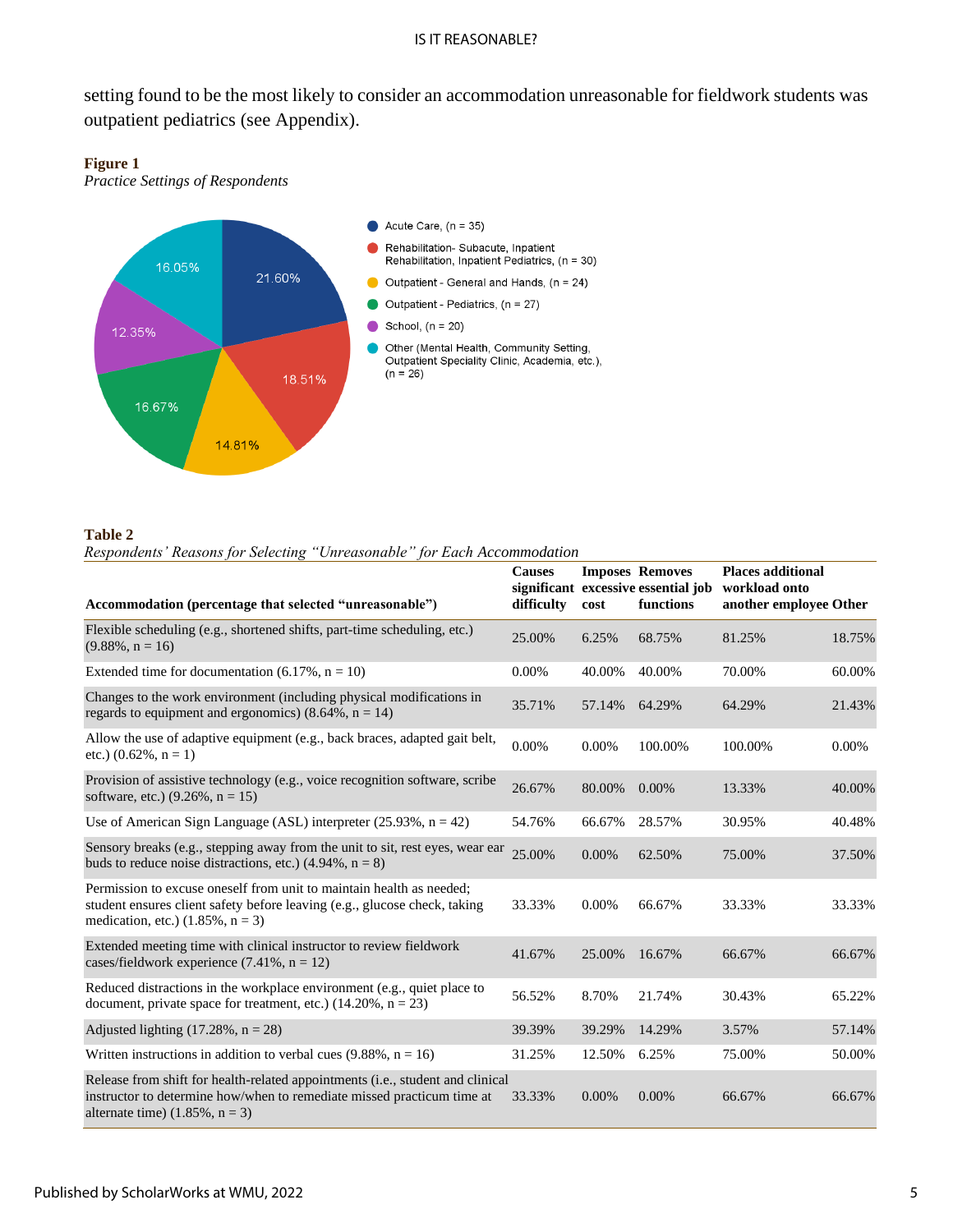| Accommodation (percentage that selected "unreasonable")                                                                                                                                                                                   | <b>Causes</b><br>difficulty | cost   | <b>Imposes Removes</b><br>significant excessive essential job<br>functions | <b>Places additional</b><br>workload onto<br>another employee Other |        |
|-------------------------------------------------------------------------------------------------------------------------------------------------------------------------------------------------------------------------------------------|-----------------------------|--------|----------------------------------------------------------------------------|---------------------------------------------------------------------|--------|
| Temporary accommodation (e.g., broken bone, illness, scheduled surgery,<br>etc.) $(9.26\% \text{ , } n = 15)$                                                                                                                             | 40.00%                      | 13.33% | 60.00%                                                                     | 26.67%                                                              | 46.67% |
| Intermediary to perform physical tasks (e.g., transfers)<br>$(50.62\%, n = 82)$                                                                                                                                                           | 36.59%                      | 12.20% | 90.24%                                                                     | 69.51%                                                              | 15.85% |
| Access to a refrigerator on the student's current placement unit (necessary<br>for certain medications) $(1.23\%, n = 2)$                                                                                                                 | $0.00\%$                    | 33.33% | 0.00%                                                                      | $0.00\%$                                                            | 66.67% |
| Additional time to practice technical skills prior to use of skills with client<br>(e.g., additional or simulated opportunities for practice with splint making, 20.00%)<br>transfers, use of adaptive equipment, etc.) $(3.09\%, n = 5)$ |                             | 20.00% | 20.00%                                                                     | 80.00%                                                              | 60.00% |

#### **Discussion**

This study sought to explore what OT clinicians perceived as reasonable accommodations in their practice setting for OT students with disabilities on fieldwork. The use of accommodations on fieldwork is important, as this portion of the OT curriculum presents unique demands in comparison to the didactic component (Lee et al., 2018). Through these study results, preliminary conversations regarding the use of accommodations in a clinical setting for OT students can be initiated between all stakeholders, including fieldwork supervisors, OT faculty, and OT students.

Across all eight practice settings, the two accommodations for fieldwork students considered most reasonable were allowing the use of adaptive equipment (e.g., back braces, adaptive gait belt, etc.) (reasonable: 96.30%, n =156) and permission to excuse oneself from the unit to maintain health as needed (e.g., glucose check, medications) (reasonable:  $93.83\%$ , n = 152). OT clinicians are familiar with and often recommend adaptive equipment as they often educate and train clients on the usage and purpose of these various devices (Arsh et al., 2020; Boland et al., 2018; Lampe et al., 2019). In addition, occupational therapists provide interventions to individuals in need of medication management (Schwartz et al., 2017). Therefore, OT clinicians are cognizant and informed on the various benefits and importance of adaptive equipment and medication management to increase an individual's participation and function in daily occupations. Because occupational theapists frequently are exposed to these needs for their clients, the survey respondents may justify the use of adaptive equipment and permission to excuse oneself from the unit to maintain health as reasonable accommodations for OT students on fieldwork. In addition, these accommodations are unlikely to present with undue hardship, financial cost, or structural changes to the clinical site.

In analyzing the eight practice settings, the survey respondents working in rehabilitation most often responded "reasonable" in response to the presented accommodations. An average of 80.20% ( $n = 24$ ) of the survey respondents from rehabilitation selected "reasonable" in response to each of the presented accommodations. This finding can be attributed to several personal or setting-based factors. One personal factor that may affect responses is experience supervising OT students. Per survey results,  $67\%$  (n = 20) of the respondents who worked in subacute, inpatient rehabilitation, and inpatient pediatric settings had supervised a Level II fieldwork student previously. In addition, 90% ( $n = 27$ ) of therapists in these settings had a prior understanding of the definition of a reasonable accommodation. This experience and awareness of reasonable accommodations could lead more therapists, practicing in rehabilitation settings, to deem accommodations as reasonable.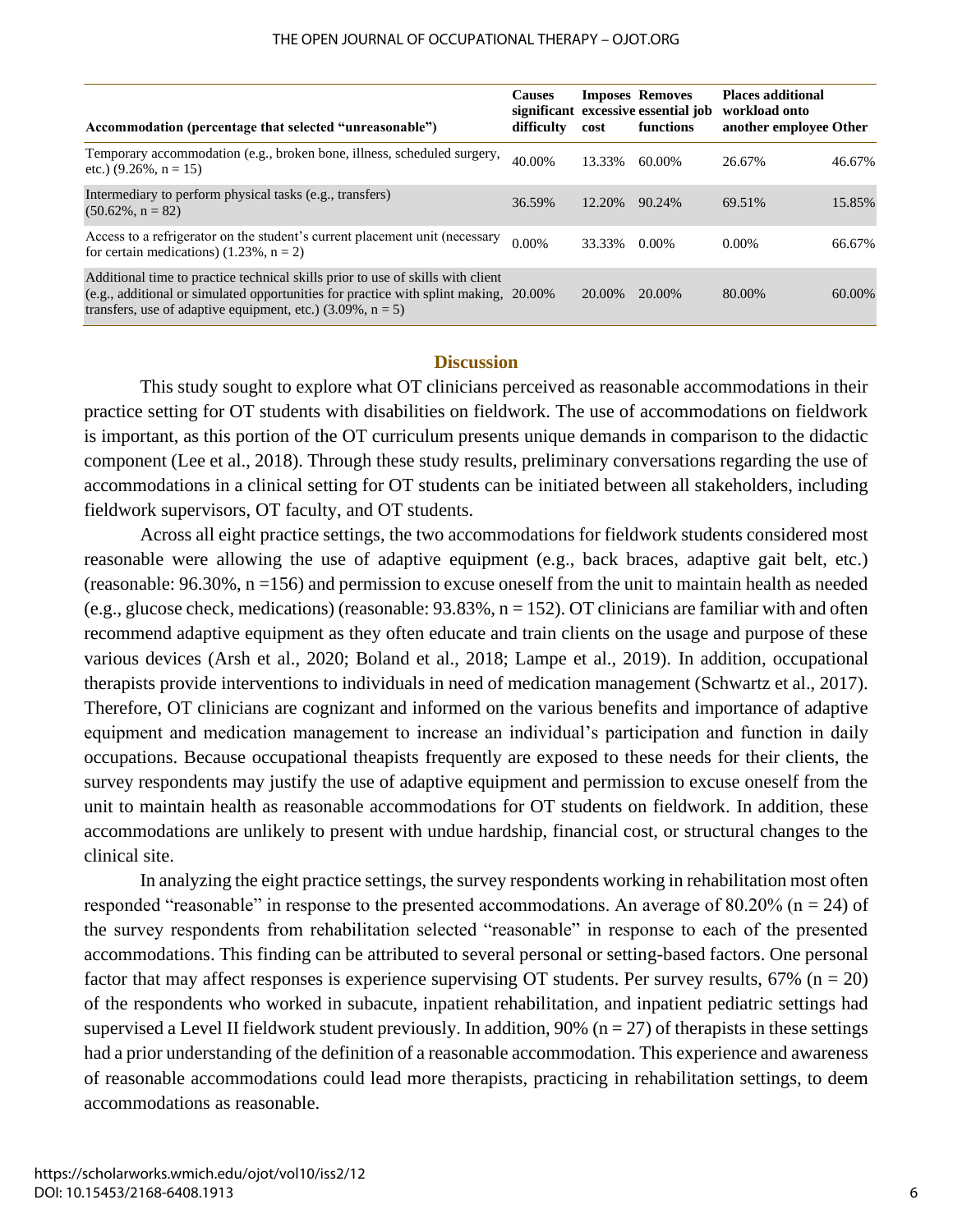One contextual factor that may be attributed to the responses of rehabilitation settings is the nature of the medical model and rehabilitation frame of reference that is common in these settings. The respondents working in these settings are frequently using these models and frames of reference that have the theoretical basis that the client must focus on the remaining abilities, despite any disabilities, to attain their highest level of occupational performance (Gillen, 2014). This includes concepts of adaptation, compensation, and environmental modifications that are part of providing accommodations for students with disabilities, thus potentially making these respondents more agreeable to accommodations for students with disabilities.

While most accommodations were deemed reasonable, the accommodation that was considered the most unreasonable was an intermediary to perform physical tasks (e.g., transfers). Only 29.01% ( $n =$ 47) of the respondents reported that they considered it a reasonable accommodation and over half (50.62%,  $n = 82$ ) reported that they considered it unreasonable in their practice setting. The two most common reasons for reporting that an intermediary to perform physical tasks was considered unreasonable were(a) that it removes essential job functions (90.24%,  $n = 74$ ) and (b) it places additional workload onto another employee (69.51%,  $n = 57$ ). The setting that found this accommodation to be most unreasonable was acute care (unreasonable: 71.43%,  $n = 25$ ), and outpatient found it to be the most reasonable (reasonable: 41.67%, n = 10), potentially because of the differences in essential job functions between sites. Specifically, the work demand of outpatient settings may be more conducive to students that require a physical intermediary to perform physical tasks. According to Brewer et al. (2016), outpatient therapists typically work with clients who can ambulate independently or with the use of an assistive device. This diminishes the need to complete physically demanding manual transfers, which may reduce the need or frequency for this accommodation in this practice setting. In addition, the nature of the work provided by outpatient clinicians requires an average of 4 hr of sitting and 4–5 hr of standing per day (Brewer et al., 2016). This balance of sedentary and active physical work demands allows for the student to take rest breaks when needed and preserve energy throughout the day, if that is a necessity for managing their disability and application of this accommodation.

In review of additional comments that explained why this accommodation would be unreasonable in their particular setting, most comments expanded on how this accommodation removes the essential job functions, stating that, "a requirement of the job is to accommodate 50 lbs. lifting. If the student is not able to accommodate this, then they should not be allowed in this setting." Many comments included remarks about staff safety/availability and that this accommodation would not be allowed for a practicing OT clinician in their setting and, therefore, should not be allowed for students. According to most of the survey respondents, because of the unique demands of their setting, this accommodation would cause undue hardship and is, therefore, unreasonable.

Some of the respondents stated that they might consider allowing the use of a physical intermediary under very specific circumstances. The concern over the additional workload for another employee may be negated if a student was able to provide their own intermediary, which alludes to concerns over the accommodation imposing excessive costs. This was the only accommodation to be considered reasonable by less than half of respondents (reasonable:  $29.01\%$ ,  $n = 47$ ), indicating that many practice settings would find an intermediary to complete job tasks difficult to accommodate. It is important to note that providing a physical intermediary to completed tasks may also include activities such as pediatric handling skills, complete range of motion assessments, splinting, etc. As the respondents were only given the example of transfers in the survey this may have impacted their response to this question. As OT is a diverse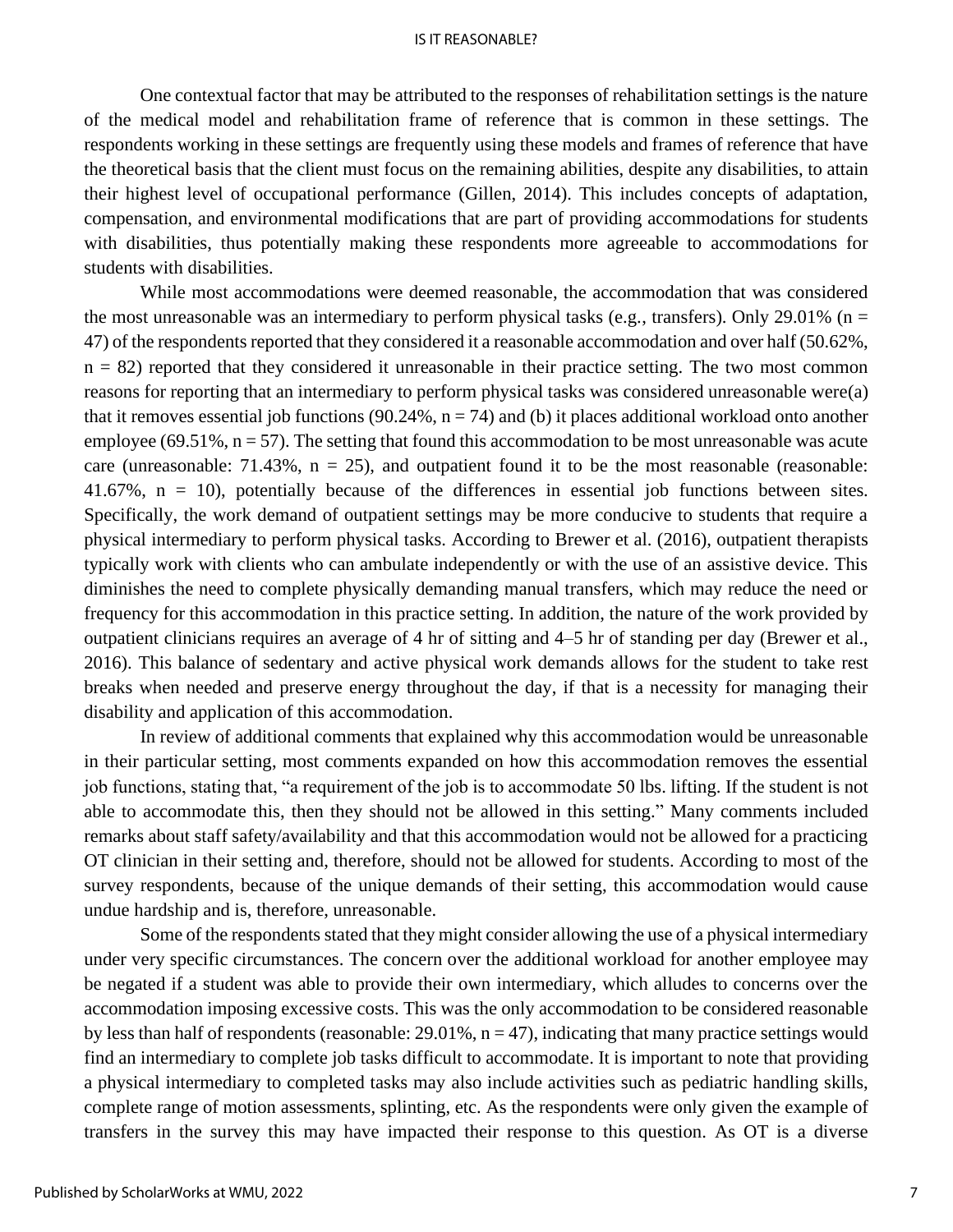#### THE OPEN JOURNAL OF OCCUPATIONAL THERAPY – OJOT.ORG

profession that works in many settings and completes many physical skills, it is important to consider all the physical skills that one might need to complete and how this accommodation could be implemented.

The other most unreasonable accommodation was the use of an American Sign Language (ASL) interpreter, with only  $51.23\%$  (n = 83) of the respondents stating that it is a reasonable accommodation. The two most common reasons for stating that the use of an ASL interpreter was unreasonable were: imposes excessive cost  $(66.67\%, n = 28)$  and causes significant difficulty  $(54.76\%, n = 23)$ . While an ASL interpreter will impose a cost, it is important for clinical sites to understand that accommodations and their associated costs are the school's responsibility under Section 504 of the Rehabilitation Act of 1973 (Madaus & Shaw, 2004). Other concerns regarding the use of an ASL interpreter included the perception that it would take an interpreter away from clients at the site. There were comments that the use of an ASL interpreter may also violate a client's HIPAA rights, which is inaccurate as interpreters for providers fall under the business associate category of HIPAA (Alborn & McKinney, 2014). These misunderstandings demonstrate a lack of knowledge surrounding the use of an ASL interpreter as an accommodation for students and illustrate the need for additional education and awareness on reasonable accommodations and associated laws.

In addition, the other main concern voiced was that the use of an ASL interpreter causes too much of a challenge in working with certain populations and, therefore, is not conducive to building rapport. The respondents included examples of populations where an ASL interpreter causes significant challenges including stroke/traumatic brain injury clients with cognitive or communication difficulties, children on the autism spectrum, non-English speakers already using translation services, clients with severe mental health needs, and clients with visual impairments. One of the identified challenges of an ASL interpreter was that it may negatively impact the therapeutic relationship between the client and therapist, one of the distinct values of the OT profession. For example, the setting that found this accommodation the most unreasonable was outpatient pediatrics (unreasonable:  $29.63\%$ ,  $n = 8$ ). In this setting, a therapeutic relationship needs to be established between the therapist and the caregiver, in addition to the one between the therapist and the client (D'Arrigo et. al., 2020). Clients in outpatient pediatrics may also have communication and cognitive difficulties, further complicating rapport building. Whereas, the mental health and community settings found it the most reasonable (reasonable:  $65.38\%$ ,  $n = 17$ ), potentially because of differences in essential job functions and client needs. The barriers to the use of an ASL interpreter illustrated in the comments are very dependent on setting and the population with which the survey respondent worked. Overall, while this was found to be the second most unreasonable accommodation, most of the respondents still found it reasonable  $(51.23\%$ , n = 83) even with some misunderstanding of costs and HIPAA implications and identified potential challenges.

The survey respondents practicing in outpatient pediatrics selected unreasonable the most often in response to presented accommodations. Per question, an average of 13.51% ( $n = 4$ ) of clinicians working in outpatient pediatrics selected "unreasonable" in response to the presented accommodation. Survey respondents working in outpatient pediatrics may have reservations about providing accommodations to students as it may be perceived to compromise the workflow that is required to provide effective therapy to children in an active and dynamic environment and the critical rapport building needed with parents and children. This was supported by comments from the respondents that selected accommodations as unreasonable that the accommodations would result in removing essential job functions and interference with the established environment and workflow in outpatient pediatrics.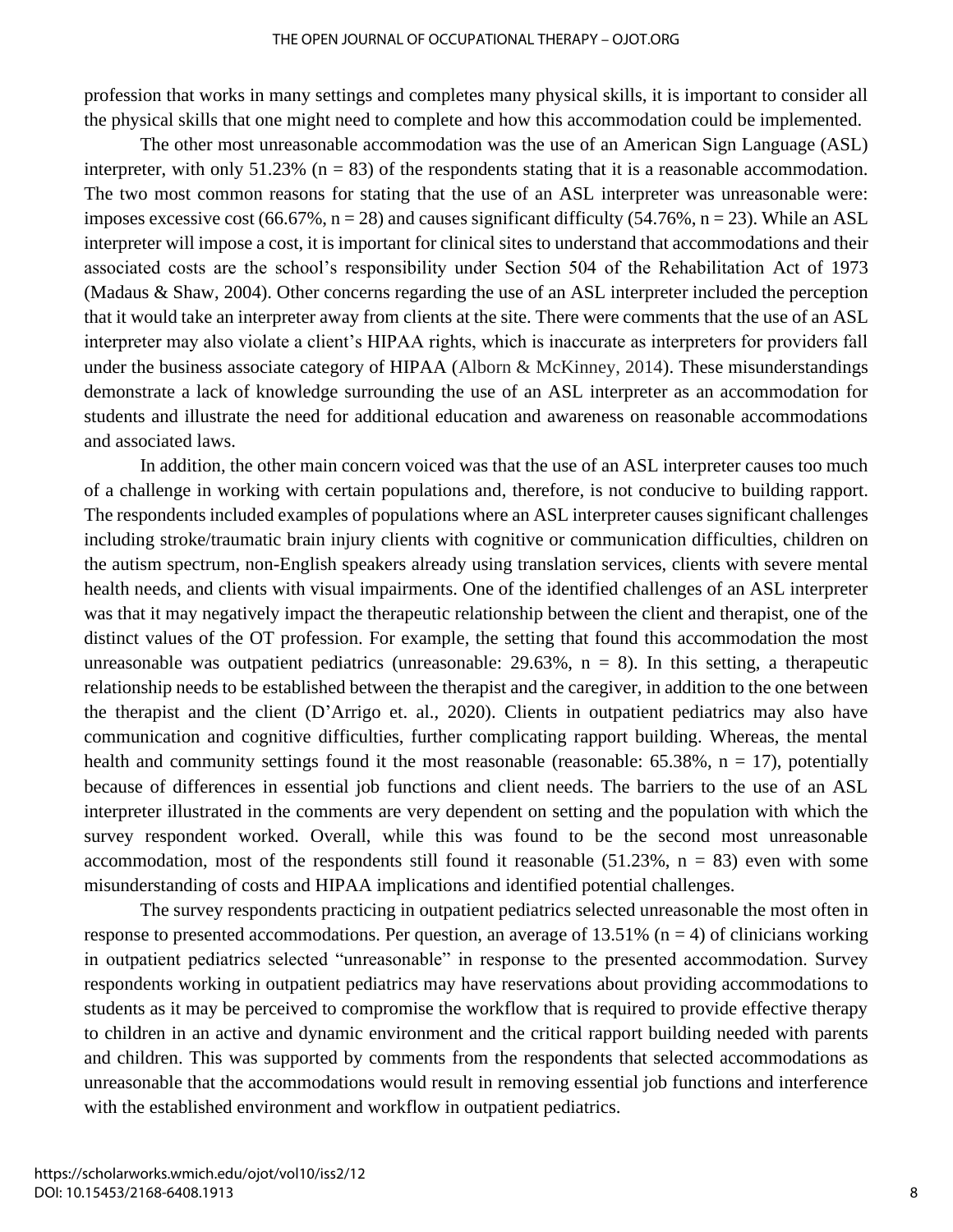Kemp and Crabtree (2018) found that outpatient pediatric settings have higher student ability demands than school settings. In addition, this study supported findings by Campbell et al. (2015) that found that pediatric practice settings labeled empathy, creativity and ability to be personable as essential professional behaviors. These additional student demands for pediatric fieldwork may impact clinician's perception of what is reasonable in this setting.

Furthermore,  $88.89\%$  (n = 24) of the respondents in the pediatric settings have never supervised a Level II fieldwork student with a disability. This lack of experience may contribute to respondents' perceptions of accommodations. Based on these findings, it is suggested that clinical sites carefully examine the essential job functions at their site and provide a list of these functions to present and prospective fieldwork students. According to the U.S Equal Employment Opportunity Commission, essential functions are the basic job tasks that an employee must be able to perform with or without the provision of a reasonable accommodation. It is advisable to provide this information to students and academic fieldwork coordinators, allowing them to determine how the student's requested accommodation may impact essential job functions at the site. This will allow the student and academic fieldwork coordinator to evaluate fieldwork placements that are in alignment with the student's preferences, needs and abilities while adhering to the essential functions of the site. It is also critical to note that the decision about what is considered reasonable and unreasonable is often not solely that of the direct fieldwork educator but also that of administrators, human resource professionals, legal representatives and others. Results from this study represent only the perspectives of the fieldwork educators.

Understanding more about what are considered reasonable accommodations at various clinical sites will result in more opportunities to support students with disabilities in becoming clinicians. Intentionally making the OT profession more accessible, inclusive, and equitable is part of the AOTA's *Vision 2025* (2017). With the results of this study, it will be possible to better support students with disabilities in attending school, becoming practitioners, and ultimately fulfill the AOTA's vision and goals.

## **Limitations**

The COVID-19 pandemic resulted in a decreased response rate of the survey as well as an overall, limited sample size. In addition, snowball sampling was used, and this sampling may not be representative of the broader population and respondents may share similar feelings, thoughts, and biases because of the method of recruitment. Last, the survey respondents were limited to OT clinicians and OTAs. These professionals are not always the ones to decide if accommodations are deemed reasonable in the workplace. Accommodations may need to be formally and legally agreed on by other policy-makers and human resource employees.

## **Conclusion**

With the increase of students with disabilities in graduate-level OT programs, research is needed to explore clinical accommodations in order to best support students with disabilities (Ozelie et al., 2019). This study found that OT clinicians generally view accommodations for OT students on fieldwork as reasonable. Overall, survey respondents deemed most accommodations as reasonable barring the use of an intermediary to perform physical tasks. This preliminary data provides a better understanding of clinical sites perceptions of what is a reasonable accommodation. This information can be used as a starting point to facilitate discussions amongst clinicians, academic fieldwork coordinators, and students as they determine sites that will fit their needs while promoting inclusivity and equal access.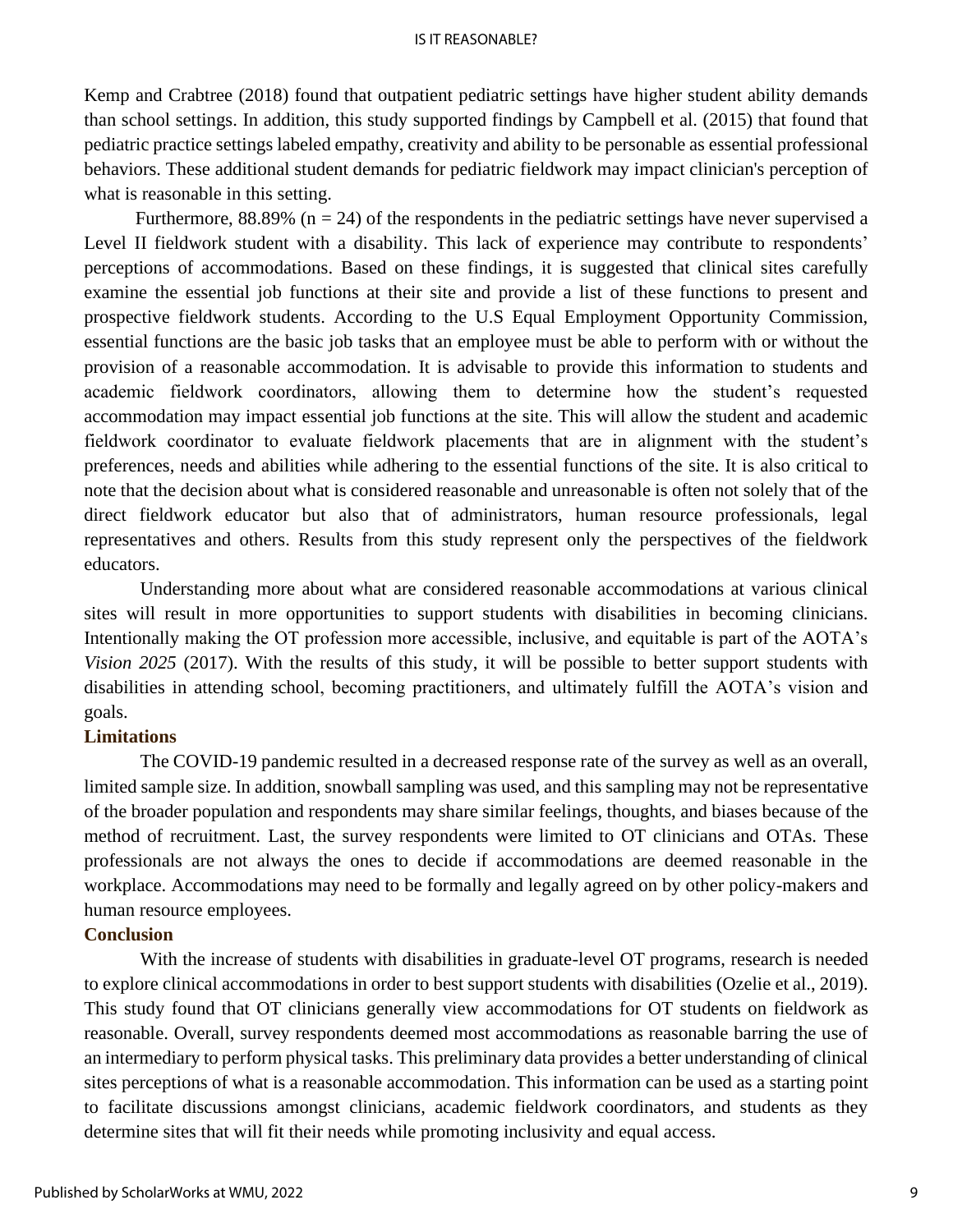This study also highlights a lack of understanding surrounding reasonable accommodations that illustrated the need for continued education on accommodations. This study is a call to action to further explore the use of accommodations at clinical sites and what is considered reasonable. As occupational therapists, we advocate for the inclusivity of our clients through accommodations. Therefore, the same standard needs to be upheld for students entering the profession.

#### **References**

- Accreditation Council for Occupational Therapy Education. (2018). 2018 Accreditation Council for Occupational Therapy Education (ACOTE). *American Journal of Occupational Therapy, 72*(Suppl. 2). <https://doi.org/10.5014/ajot.2018.72S217>
- Alborn, J., & McKinney, K. C. (2014). Use of and interaction with medical interpreters. *American Journal of Health-System Pharmacy*, *71*(12), 1044–1048. <https://doi.org/10.2146/ajhp130641>
- American Occupational Therapy Association. (2012). Fieldwork level II and occupational therapy students: A position paper. *American Journal of Occupational Therapy*, 66(Suppl.), S75–S77. http://dx.doi.org/10.5014/ajot.2012.6
- American Occupational Therapy Association. (2017). Vision 2025. *American Journal of Occupational Therapy*, *71*(3), 7103420010[. https://doi.org/10.5014/ajot.2017.713002](https://doi.org/10.5014/ajot.2017.713002)
- Americans with Disabilities Amendments Act of 2008, U.S. Equal Employment Opportunity Commission 4 (2008).
- Arsh, A., Anwar, Z., Zeb, A., & Ilyas, S. M. (2020). Effectiveness of occupational therapy in improving activities of daily living performance in complete cervical tetraplegic patients; A quasi experimental study. *Pakistan Journal of Medical Sciences*, *36*(2), 96–99. <https://doi.org/10.12669/pjms.36.2.1002>
- Boland, P., Levack, W.M.M., Graham, F. P., & Perry, M. A. (2018). User perspective on receiving adaptive equipment after stroke: A mixed-methods study. *Canadian Journal of Occupational Therapy. Revue Canadienne d'ergothérapie*, *85*(4), 297–306.

<https://doi.org/10.1177/0008417418800834>

- Brewer, W., Ogbazi, R., & Ortiz, A. (2016). A comparison of workrelated physical activity levels between inpatient and outpatient physical therapists. *Medicine & Science in Sports & Exercise*, *48*(5S), 757. <https://doi.org/10.1249/01.mss.0000487272.60606.a9>
- Campbell, M. K., Corpus, K., Wussow, T. M., Plummer, T., Gibbs, D., & Hix, S. (2015). Fieldwork educators' perspectives: Professional behavior attributes of level II fieldwork students. *The Open Journal of Occupational Therapy*, *3*(4). https://doi.org/10.15453/2168-6408.1146
- D'Arrigo, R., Copley, J. A., Poulsen, A. A., & Ziviani, J. (2020). Parent engagement and disengagement in paediatric settings: An occupational therapy perspective. *Disability and Rehabilitation*, *42*(20), 2882–2893. <https://doi.org/10.1080/09638288.2019.1574913>
- Deckoff-Jones, A., & Duell, M. N. (2018). Perceptions of appropriateness of accommodations for university students: Does disability type matter? *Rehabilitation Psychology, 63*(1), 68-76[. https://doi.org/10.1037/rep0000213](https://doi.org/10.1037/rep0000213)
- Dupler, A. E., Allen, C., Maheady, D. C., Fleming, S. E., & Allen, M. (2012). Leveling the playing field for nursing students with disabilities: Implications of the amendments to the Americans with Disabilities Act. *The Journal of Nursing Education*, *51*(3), 140–144. <https://doi.org/10.3928/01484834-20120127-05>
- Etikan, I., Musa, S. A., & Alkassim, R. S. (2016). Comparison of convenience sampling and purposive sampling. *American Journal of Theoretical and Applied Statistics*, *5*, 1-4.
- <https://doi.org/10.11648/j.ajtas.20160501.11> Gillen, G. (2014). Occupational therapy interventions for individuals. In B. A. B. Schell, G. Gillen, M. E. Scaffa, & E. S. Cohn (Eds.), *Willard and Spackman's Occupational Therapy* (12th ed., pp. 322-341). Philadelphia: Lippincott Williams & Wilkins.
- Gourdeau, J., Fingold, A., Colantonio, A., Mansfield, E., & Stergiou-Kita, M. (2020). Workplace accommodations following work-related mild traumatic brain injury: What works?. *Disability and Rehabilitation*, *42*(4), 552–561. <https://doi.org/10.1080/09638288.2018.1503733>
- Hirneth, M., & Mackenzie, L. (2004). The practice education of occupational therapy students with disabilities: Practice educators' perspectives. *British Journal of Occupational Therapy*, *67*(9), 396–403. <https://doi.org/10.1177/030802260406700904>
- Jung, B., Baptiste, S., Dhillon, S., Kravchenko, T., Stewart, D., & Vanderkaay, S. (2014). The experience of student occupational therapists with disabilities in canadian universities. *International Journal of Higher Education*, *3*(1), 146-154[. https://doi.org/10.5430/ijhe.v3n1p146](https://doi.org/10.5430/ijhe.v3n1p146)
- Kemp, E. L., & Crabtree, J. L. (2018). Differentiating fieldwork settings: Matching student characteristics to demands. *Occupational Therapy in Health Care*, *32*(3), 216-229. <https://doi.org/10.1080/07380577.2018.1491084>
- Kemp, E., & Crabtree, J. L. (2017). Matching student abilities to level II fieldwork sites. *American Journal of Occupational Therapy*, 71(4, Suppl. 1), 7111510173p1. <https://doi.org/10.5014/ajot.2017.71S1-PO1125>
- Lampe, A., Gabriel, L., & Blanchard, S. (2019). Practice, knowledge and needs of occupational therapy practitioners providing services to parents with physical impairments: A pilot study. *Occupational Therapy in Health Care*, *33*(3), 233– 246[. https://doi.org/10.1080/07380577.2019.1613707](https://doi.org/10.1080/07380577.2019.1613707)
- Lee, J. J., Clarke, C. L., & Carson, M. N. (2018). Nursing students' learning dynamics and influencing factors in clinical contexts. *Nurse Education in Practice*, *29*, 103–109. <https://doi.org/10.1016/j.nepr.2017.12.003>
- Madaus, J. W., & Shaw, S. F. (2004). Section 504: Differences in the regulations for secondary and postsecondary education. *Intervention in School and Clinic*, *40*(2), 81–87. <https://doi.org/10.1177/10534512040400020301>
- Mason, J., Hayden, C. L., & Causey-Upton, R. (2020). Fieldwork educators' expectations of level II occupational therapy students' professional and technical skills. *The Open Journal of Occupational Therapy*, *8*(3), 1-16. https://doi.org/10.15453/2168-6408.164
- Meeks, L. M., & Jain, N. R. (Eds.). (2015). The guide to assisting students with disabilities: Equal access in health science and professional education. Springer Publishing Company.
- Ozelie, R., Delehoy, M., Jones, S., Sykstus, E., & Weil, V. (2019). Accommodation use by individuals with disabilities in occupational therapy fieldwork. *Journal of Occupational Therapy Education, 3*(4). <https://doi.org/10.26681/jote.2019.030407>
- Padkapayeva, K., Posen, A., Yazdani, A., Buettgen, A., Mahood, Q., & Tompa, E. (2017). Workplace accommodations for persons with physical disabilities: Evidence synthesis of the peer-reviewed literature. *Disability and Rehabilitation*, *39*(21), 2134–2147. <https://doi.org/10.1080/09638288.2016.1224276>
- Papastavrou, E., Dimitriadou, M., Tsangari, H., & Andreou, C. (2016). Nursing students' satisfaction of the clinical learning environment: A research study. *BMC Nursing*, *15*, 44. <https://doi.org/10.1186/s12912-016-0164-4>
- Schwartz, J. K., Grogan, K. A., Mutch, M. J., Nowicki, E. B., Seidel, E. A., Woelfel, S. A., & Smith, R. O. (2017). Intervention to improve medication management: Qualitative outcomes from a phase I randomized controlled trial. *The American Journal of Occupational Therapy*, *71*(6), 7106240010p1– 7106240010p10[. https://doi.org/10.5014/ajot.2017.021691](https://doi.org/10.5014/ajot.2017.021691)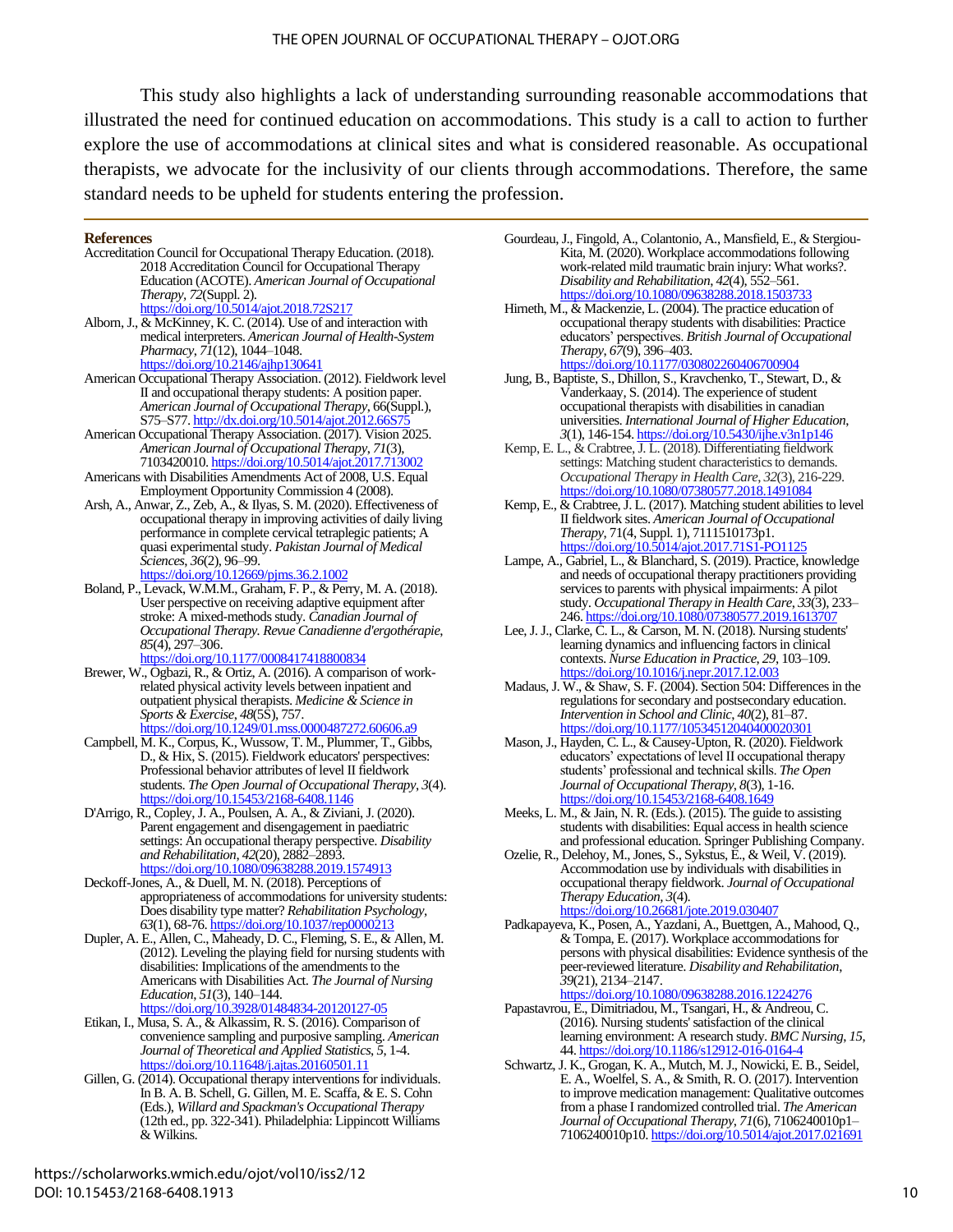- Stein, K.F. (2013). DSS and accommodations in higher education: Perceptions of students with psychological disabilities. *Journal of Postsecondary Education and Disability, 26*(2), 145-161.
- U.S. Department of Education, National Center for Education Statistics. (2019). *Digest of Education Statistics*, 2017 (2018-070), Chapter 3.
- <https://nces.ed.gov/fastfacts/display.asp?id=60> U.S. Department of Labor (2020). Office of disability employment policy: Accommodations. [https://www.dol.gov/agencies/odep/program-](https://www.dol.gov/agencies/odep/program-areas/employers/accommodations)

[areas/employers/accommodations](https://www.dol.gov/agencies/odep/program-areas/employers/accommodations)

*Rebecca Ozelie, DHS, OTR/L, is an associate professor and the academic fieldwork coordinator at Rush University in Chicago, IL.*

*Jennifer Bock, Sarah Gervais, Leah Schneider, and Caitlyn Silhavy were Occupational Therapy Doctorate students at Rush University at the time of this research.*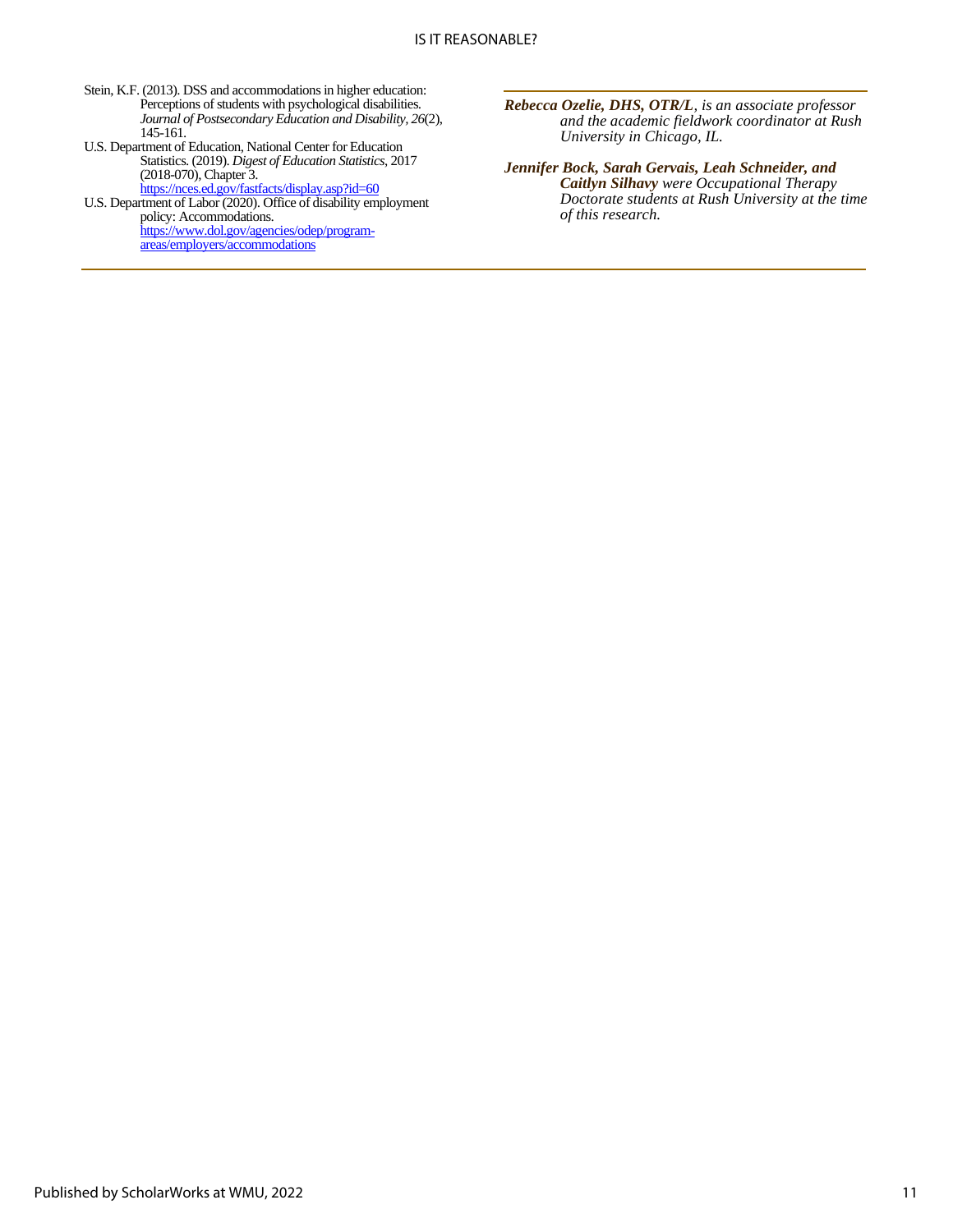#### THE OPEN JOURNAL OF OCCUPATIONAL THERAPY – OJOT.ORG

## **Appendix**

| Accommodation                                                                               | <b>Setting</b>                                                                      | <b>Reasonable</b> | <b>Neither</b> | Unreasonable |
|---------------------------------------------------------------------------------------------|-------------------------------------------------------------------------------------|-------------------|----------------|--------------|
| <b>Flexible</b><br>scheduling (e.g.,<br>shortened shifts,<br>part-time<br>scheduling, etc.) | <b>Acute Care</b>                                                                   | 85.71%            | 5.71%          | 8.57%        |
|                                                                                             | Rehabilitation - Subacute, Inpatient Rehabilitation,<br><b>Inpatient Pediatrics</b> | 80.00%            | 10.00%         | 10.00%       |
|                                                                                             | Outpatient - General and Hands                                                      | 75.00%            | 16.67%         | 8.33%        |
|                                                                                             | <b>Outpatient - Pediatrics</b>                                                      | 74.07%            | 11.11%         | 14.81%       |
|                                                                                             | School                                                                              | 90.00%            | 10.00%         | 0.00%        |
|                                                                                             | Other (Mental Health, Community Setting, etc.)                                      | 69.23%            | 15.38%         | 15.38%       |
|                                                                                             | All settings (combined)                                                             | 79.01%            | 11.11%         | 9.88%        |
|                                                                                             | <b>Acute Care</b>                                                                   | 80.00%            | 17.14%         | 2.86%        |
|                                                                                             | Rehabilitation - Subacute, Inpatient Rehabilitation,<br><b>Inpatient Pediatrics</b> | 90.00%            | 0.00%          | 10.00%       |
| <b>Extended time for</b>                                                                    | Outpatient - General and Hands                                                      | 87.50%            | 4.17%          | 8.33%        |
| documentation                                                                               | <b>Outpatient - Pediatrics</b>                                                      | 85.19%            | 3.70%          | 11.11%       |
|                                                                                             | School                                                                              | 90.00%            | 10.00%         | 0.00%        |
|                                                                                             | Other (Mental Health, Community Setting, etc.)                                      | 92.31%            | 3.85%          | 3.85%        |
|                                                                                             | All settings (combined)                                                             | 87.04%            | 6.79%          | 6.17%        |
|                                                                                             | Acute Care                                                                          | 65.71%            | 17.14%         | 17.14%       |
| <b>Changes</b> to the<br>work environment                                                   | Rehabilitation - Subacute, Inpatient Rehabilitation,<br><b>Inpatient Pediatrics</b> | 80.00%            | 13.33%         | 6.67%        |
| (including<br>physical                                                                      | Outpatient - General and Hands                                                      | 75.00%            | 25.00%         | 0.00%        |
| modifications in                                                                            | <b>Outpatient - Pediatrics</b>                                                      | 66.67%            | 22.22%         | 11.11%       |
| regard to<br>equipment and                                                                  | School                                                                              | 75.00%            | 25.00%         | 0.00%        |
| ergonomics)                                                                                 | Other (Mental Health, Community Setting, etc.)                                      | 84.62%            | 3.85%          | 11.54%       |
|                                                                                             | All settings (combined)                                                             | 74.07%            | 17.28%         | 8.64%        |
|                                                                                             | Acute Care                                                                          | 97.14%            | 2.86%          | 0.00%        |
| Allow the use of                                                                            | Rehabilitation - Subacute, Inpatient Rehabilitation,<br><b>Inpatient Pediatrics</b> | 96.67%            | 3.33%          | 0.00%        |
| adaptive<br>equipment (e.g.,                                                                | Outpatient - General and Hands                                                      | 95.83%            | 4.17%          | 0.00%        |
| back braces,                                                                                | <b>Outpatient - Pediatrics</b>                                                      | 96.30%            | 3.70%          | 0.00%        |
| adapted gait belt,<br>etc.)                                                                 | School                                                                              | 90.00%            | 5.00%          | 5.00%        |
|                                                                                             | Other (Mental Health, Community Setting, etc.)                                      | 100.00%           | 0.00%          | 0.00%        |
|                                                                                             | All settings (combined)                                                             | 96.30%            | 3.09%          | 0.62%        |
| <b>Provision of</b><br>assistive<br>technology (e.g.,                                       | <b>Acute Care</b>                                                                   | 65.71%            | 22.86%         | 11.43%       |
|                                                                                             | Rehabilitation - Subacute, Inpatient Rehabilitation,<br><b>Inpatient Pediatrics</b> | 83.33%            | 10.00%         | 6.67%        |
|                                                                                             | Outpatient - General and Hands                                                      | 75.00%            | 16.67%         | 8.33%        |
| voice recognition                                                                           | <b>Outpatient - Pediatrics</b>                                                      | 59.26%            | 22.22%         | 18.52%       |
| software, scribe<br>software, etc.)                                                         | School                                                                              | 90.00%            | 10.00%         | 0.00%        |
|                                                                                             | Other (Mental Health, Community Setting, etc.)                                      | 84.62%            | 7.70%          | 7.70%        |
|                                                                                             | All settings (combined)                                                             | 75.31%            | 15.43%         | 9.26%        |

#### **Table 1** *Reasonableness of Accommodations According to Respondents by Practice Setting*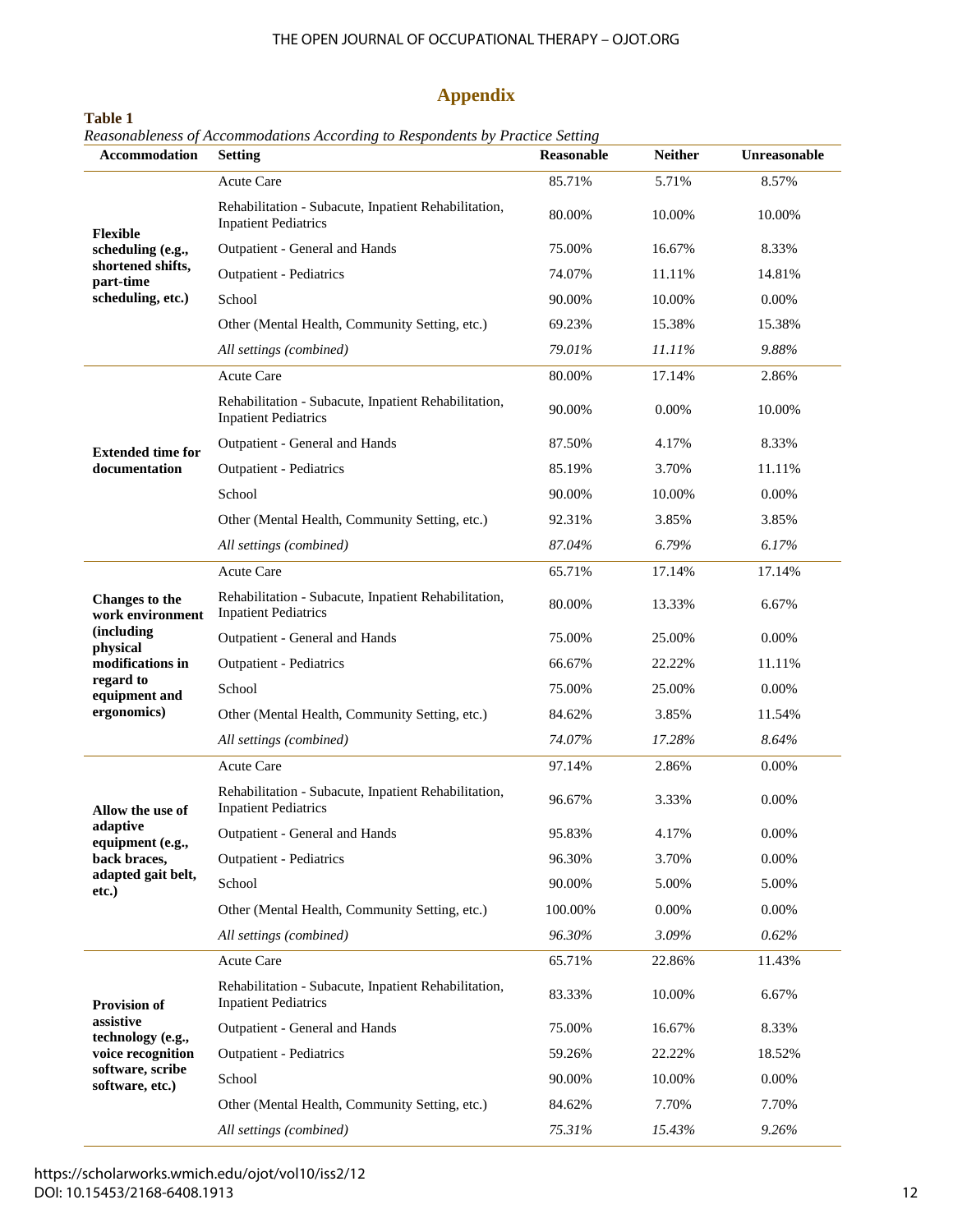|                                                      | <b>Acute Care</b>                                                                   | 45.71%  | 25.71% | 28.57% |
|------------------------------------------------------|-------------------------------------------------------------------------------------|---------|--------|--------|
|                                                      | Rehabilitation - Subacute, Inpatient Rehabilitation,<br><b>Inpatient Pediatrics</b> | 53.33%  | 10.00% | 36.67% |
| <b>Use of American</b><br><b>Sign Language</b>       | Outpatient - General and Hands                                                      | 50.00%  | 37.50% | 12.50% |
| (ASL) interpreter                                    | <b>Outpatient - Pediatrics</b>                                                      | 44.44%  | 25.93% | 29.63% |
|                                                      | School                                                                              | 50.00%  | 30.00% | 20.00% |
|                                                      | Other (Mental Health, Community Setting, etc.)                                      | 65.38%  | 11.54% | 23.08% |
|                                                      | All settings (combined)                                                             | 51.23%  | 22.84% | 25.93% |
|                                                      | <b>Acute Care</b>                                                                   | 85.71%  | 11.43% | 2.86%  |
| <b>Sensory breaks</b><br>(e.g., stepping             | Rehabilitation - Subacute, Inpatient Rehabilitation,<br><b>Inpatient Pediatrics</b> | 86.67%  | 6.67%  | 6.67%  |
| away from the<br>unit to sit, rest                   | Outpatient - General and Hands                                                      | 75.00%  | 20.83% | 4.17%  |
| eyes, wear ear                                       | <b>Outpatient - Pediatrics</b>                                                      | 81.48%  | 7.41%  | 11.11% |
| buds to reduce<br>noise distractions,                | School                                                                              | 95.00%  | 5.00%  | 0.00%  |
| etc.)                                                | Other (Mental Health, Community Setting, etc.)                                      | 73.08%  | 23.08% | 3.85%  |
|                                                      | All settings (combined)                                                             | 82.72%  | 12.35% | 4.94%  |
| <b>Permission to</b>                                 | <b>Acute Care</b>                                                                   | 91.43%  | 8.57%  | 0.00%  |
| excuse oneself<br>from unit to<br>maintain health as | Rehabilitation - Subacute, Inpatient Rehabilitation,<br><b>Inpatient Pediatrics</b> | 96.67%  | 0.00%  | 3.33%  |
| needed; student                                      | Outpatient - General and Hands                                                      | 100.00% | 0.00%  | 0.00%  |
| ensures client<br>safety before                      | <b>Outpatient - Pediatrics</b>                                                      | 92.59%  | 3.70%  | 3.70%  |
| leaving (e.g.,                                       | School                                                                              | 85.00%  | 10.00% | 5.00%  |
| glucose check,<br>taking medication,                 | Other (Mental Health, Community Setting, etc.)                                      | 96.15%  | 3.85%  | 0.00%  |
| etc.)                                                | All settings (combined)                                                             | 93.83%  | 4.32%  | 1.85%  |
|                                                      | Acute Care                                                                          | 82.86%  | 17.14% | 0.00%  |
| <b>Extended meeting</b>                              | Rehabilitation - Subacute, Inpatient Rehabilitation,<br><b>Inpatient Pediatrics</b> | 86.67%  | 3.33%  | 10.00% |
| time with clinical<br>instructor to                  | Outpatient - General and Hands                                                      | 75.00%  | 16.67% | 8.33%  |
| review fieldwork                                     | <b>Outpatient - Pediatrics</b>                                                      | 77.78%  | 7.41%  | 14.81% |
| cases/fieldwork<br>experience                        | School                                                                              | 90.00%  | 10.00% | 0.00%  |
|                                                      | Other (Mental Health, Community Setting, etc.)                                      | 76.92%  | 11.54% | 11.54% |
|                                                      | All settings (combined)                                                             | 81.48%  | 11.11% | 7.41%  |
|                                                      | Acute Care                                                                          | 54.29%  | 28.57% | 17.14% |
| <b>Reduced</b><br>distractions in the<br>workplace   | Rehabilitation - Subacute, Inpatient Rehabilitation,<br><b>Inpatient Pediatrics</b> | 70.00%  | 20.00% | 10.00% |
|                                                      | Outpatient - General and Hands                                                      | 62.50%  | 25.00% | 12.50% |
| environment (e.g.,<br>quiet place to                 | <b>Outpatient - Pediatrics</b>                                                      | 44.44%  | 18.52% | 37.04% |
| document, private<br>space for<br>treatment, etc.)   | School                                                                              | 50.00%  | 50.00% | 0.00%  |
|                                                      | Other (Mental Health, Community Setting, etc.)                                      | 73.08%  | 23.08% | 3.85%  |
|                                                      | All settings (combined)                                                             | 59.26%  | 26.54% | 14.20% |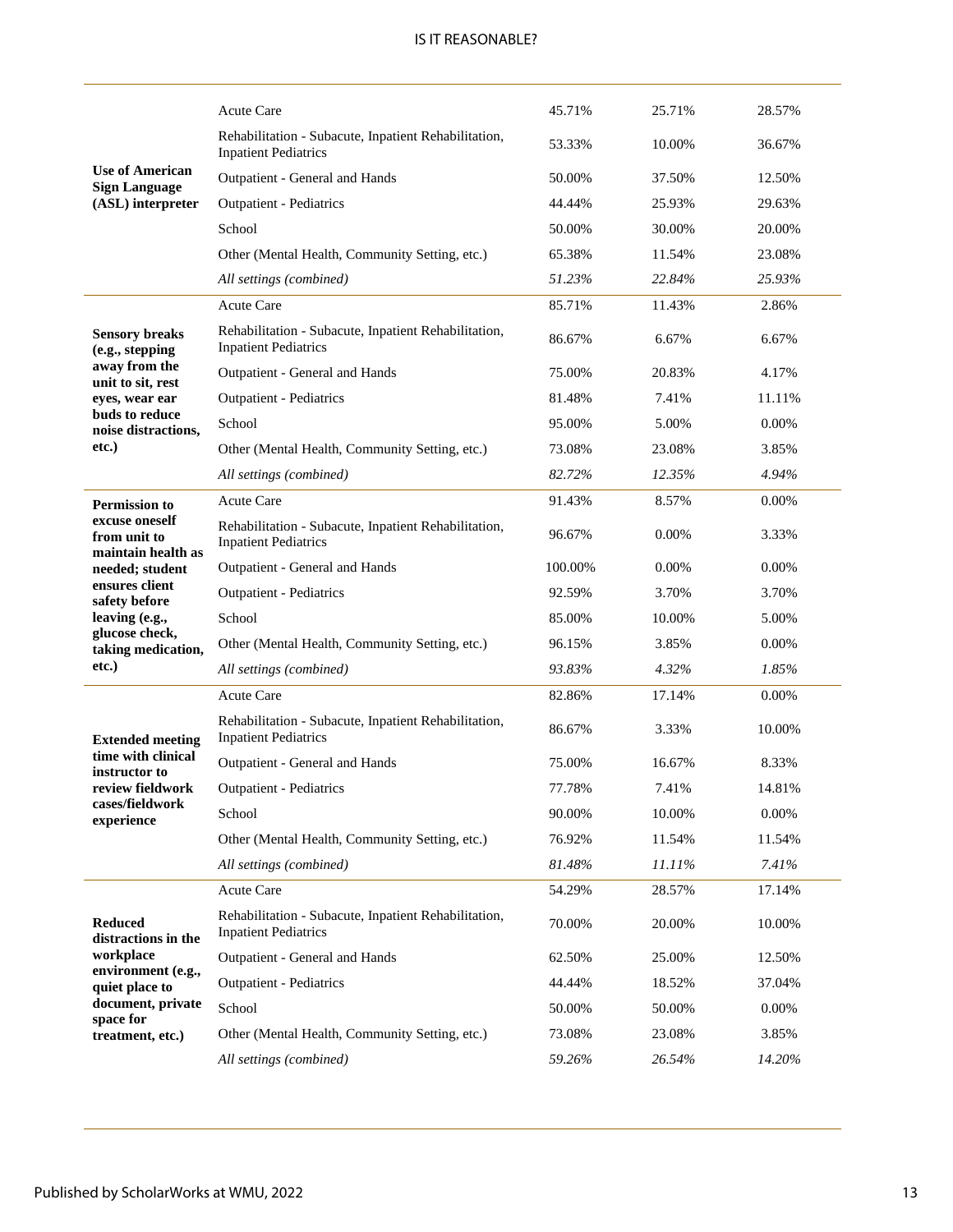## THE OPEN JOURNAL OF OCCUPATIONAL THERAPY – OJOT.ORG

|                                           | <b>Acute Care</b>                                                                   | 40.00%  | 37.14% | 22.86%   |
|-------------------------------------------|-------------------------------------------------------------------------------------|---------|--------|----------|
|                                           | Rehabilitation - Subacute, Inpatient Rehabilitation,<br><b>Inpatient Pediatrics</b> | 63.33%  | 20.00% | 16.67%   |
|                                           | Outpatient - General and Hands                                                      | 45.83%  | 37.50% | 16.67%   |
| <b>Adjusted lighting</b>                  | <b>Outpatient - Pediatrics</b>                                                      | 48.15%  | 29.63% | 22.22%   |
|                                           | School                                                                              | 45.00%  | 50.00% | 5.00%    |
|                                           | Other (Mental Health, Community Setting, etc.)                                      | 73.10%  | 11.54% | 15.38%   |
|                                           | All settings (combined)                                                             | 52.47%  | 30.25% | 17.28%   |
|                                           | <b>Acute Care</b>                                                                   | 74.29%  | 20.00% | 5.71%    |
|                                           | Rehabilitation - Subacute, Inpatient Rehabilitation,<br><b>Inpatient Pediatrics</b> | 86.67%  | 10.00% | 3.33%    |
| Written<br>instructions in                | Outpatient - General and Hands                                                      | 83.33%  | 8.33%  | 8.33%    |
| addition to verbal                        | <b>Outpatient - Pediatrics</b>                                                      | 66.67%  | 18.52% | 14.81%   |
| cues                                      | School                                                                              | 80.00%  | 10.00% | 10.00%   |
|                                           | Other (Mental Health, Community Setting, etc.)                                      | 76.92%  | 3.85%  | 19.23%   |
|                                           | All settings (combined)                                                             | 77.78%  | 12.35% | 9.88%    |
| <b>Release from shift</b>                 | Acute Care                                                                          | 91.43%  | 5.71%  | 2.86%    |
| for health-related<br>appointments (i.e., | Rehabilitation - Subacute, Inpatient Rehabilitation,<br><b>Inpatient Pediatrics</b> | 100.00% | 0.00%  | 0.00%    |
| student and clinical<br>instructor to     | Outpatient - General and Hands                                                      | 95.83%  | 4.17%  | 0.00%    |
| determine                                 | <b>Outpatient - Pediatrics</b>                                                      | 92.59%  | 3.70%  | 3.70%    |
| how/when to<br>remediate missed           | School                                                                              | 75.00%  | 25.00% | $0.00\%$ |
| practicum time at                         | Other (Mental Health, Community Setting, etc.)                                      | 76.92%  | 19.23% | 3.85%    |
| alternate time)                           | All settings (combined)                                                             | 89.51%  | 8.64%  | 1.85%    |
|                                           | Acute Care                                                                          | 60.00%  | 22.86% | 17.14%   |
|                                           | Rehabilitation - Subacute, Inpatient Rehabilitation,<br><b>Inpatient Pediatrics</b> | 73.33%  | 13.33% | 13.33%   |
| <b>Temporary</b><br>accommodation         | Outpatient - General and Hands                                                      | 91.67%  | 8.33%  | 0.00%    |
| (e.g., broken bone,<br>illness, scheduled | <b>Outpatient - Pediatrics</b>                                                      | 88.89%  | 7.41%  | 3.70%    |
| surgery, etc.)                            | School                                                                              | 70.00%  | 25.00% | 5.00%    |
|                                           | Other (Mental Health, Community Setting, etc.)                                      | 88.46%  | 0.00%  | 11.54%   |
|                                           | All settings (combined)                                                             | 77.78%  | 12.96% | 9.26%    |
|                                           | Acute Care                                                                          | 8.57%   | 20.00% | 71.43%   |
| <b>Intermediary to</b>                    | Rehabilitation - Subacute, Inpatient Rehabilitation,<br><b>Inpatient Pediatrics</b> | 26.67%  | 6.67%  | 66.67%   |
|                                           | Outpatient - General and Hands                                                      | 41.67%  | 20.83% | 37.50%   |
| perform physical<br>tasks (e.g.,          | Outpatient - Pediatrics                                                             | 33.33%  | 37.04% | 29.63%   |
| transfers)                                | School                                                                              | 40.00%  | 25.00% | 35.00%   |
|                                           | Other (Mental Health, Community Setting, etc.)                                      | 34.62%  | 15.38% | 50.00%   |
|                                           | All settings (combined)                                                             | 29.01%  | 20.37% | 50.62%   |